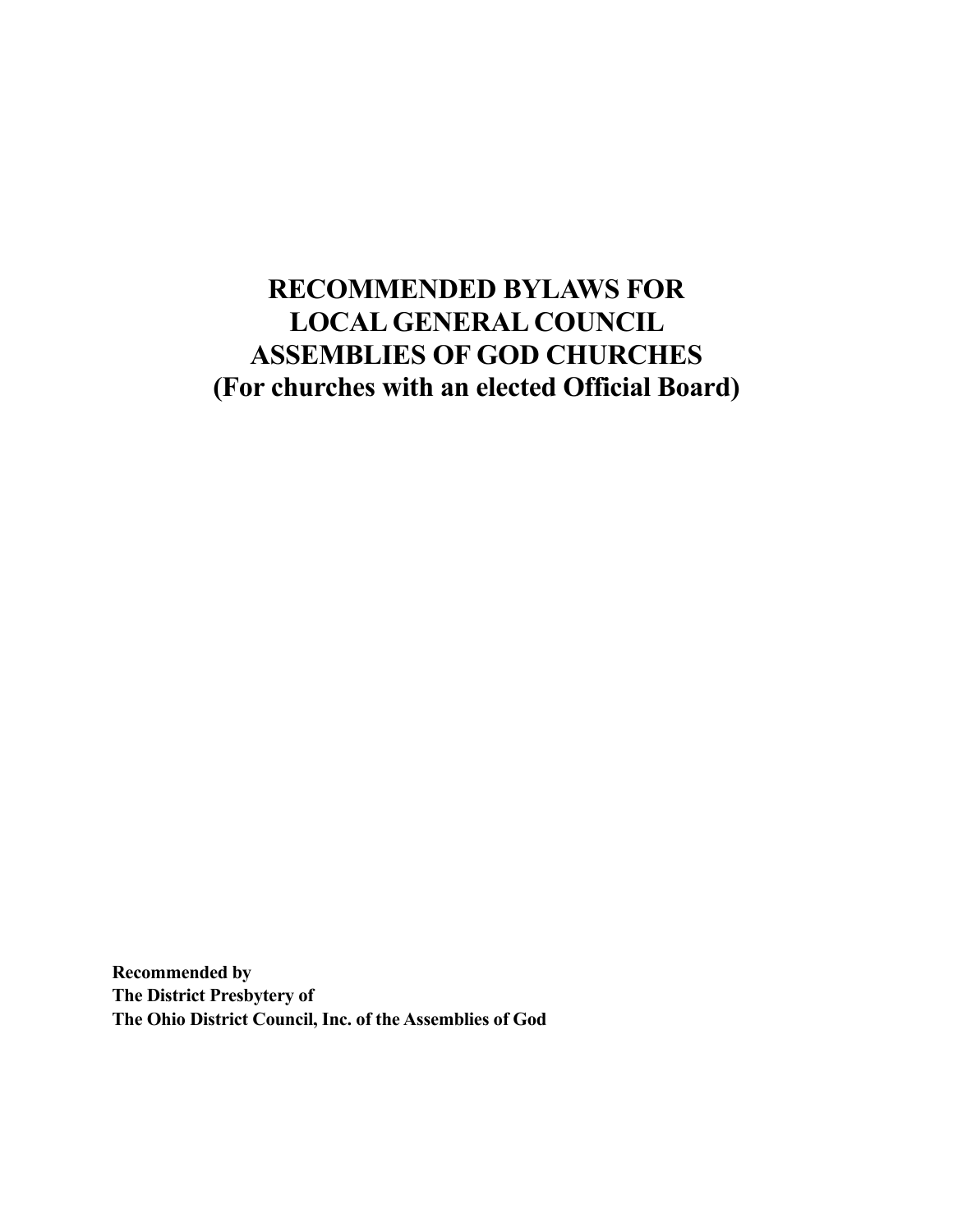**Approved May 13, 1997 Revised April 26, 2012**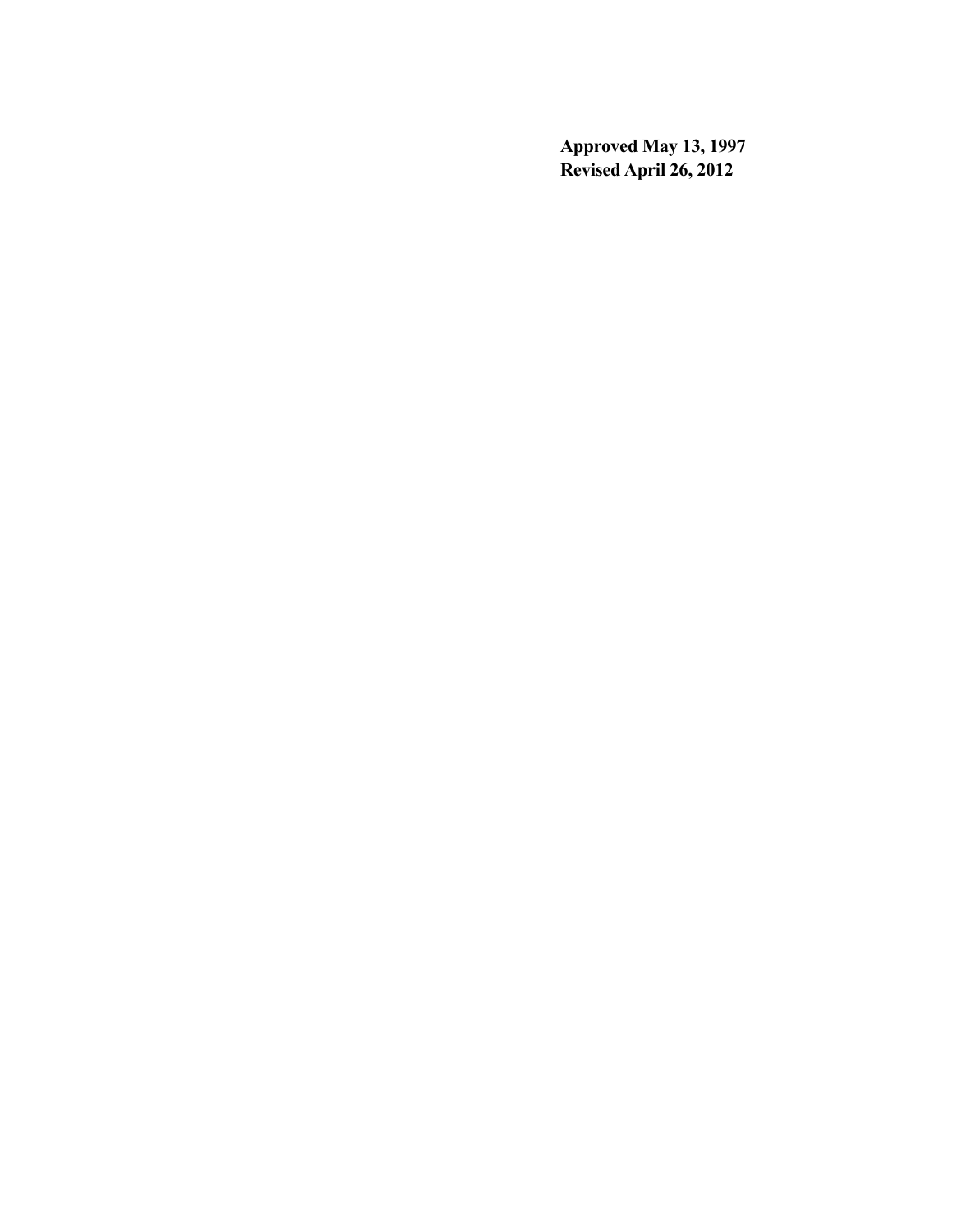# **CONTENTS**

| Recommended Bylaws for Local General Council Assemblies of God Churches 5 |            |
|---------------------------------------------------------------------------|------------|
|                                                                           |            |
|                                                                           |            |
|                                                                           |            |
|                                                                           |            |
|                                                                           |            |
|                                                                           |            |
|                                                                           |            |
|                                                                           |            |
|                                                                           |            |
|                                                                           |            |
|                                                                           | .22-23     |
|                                                                           | .23-24     |
|                                                                           | .24-25     |
|                                                                           | $.25 - 28$ |
|                                                                           |            |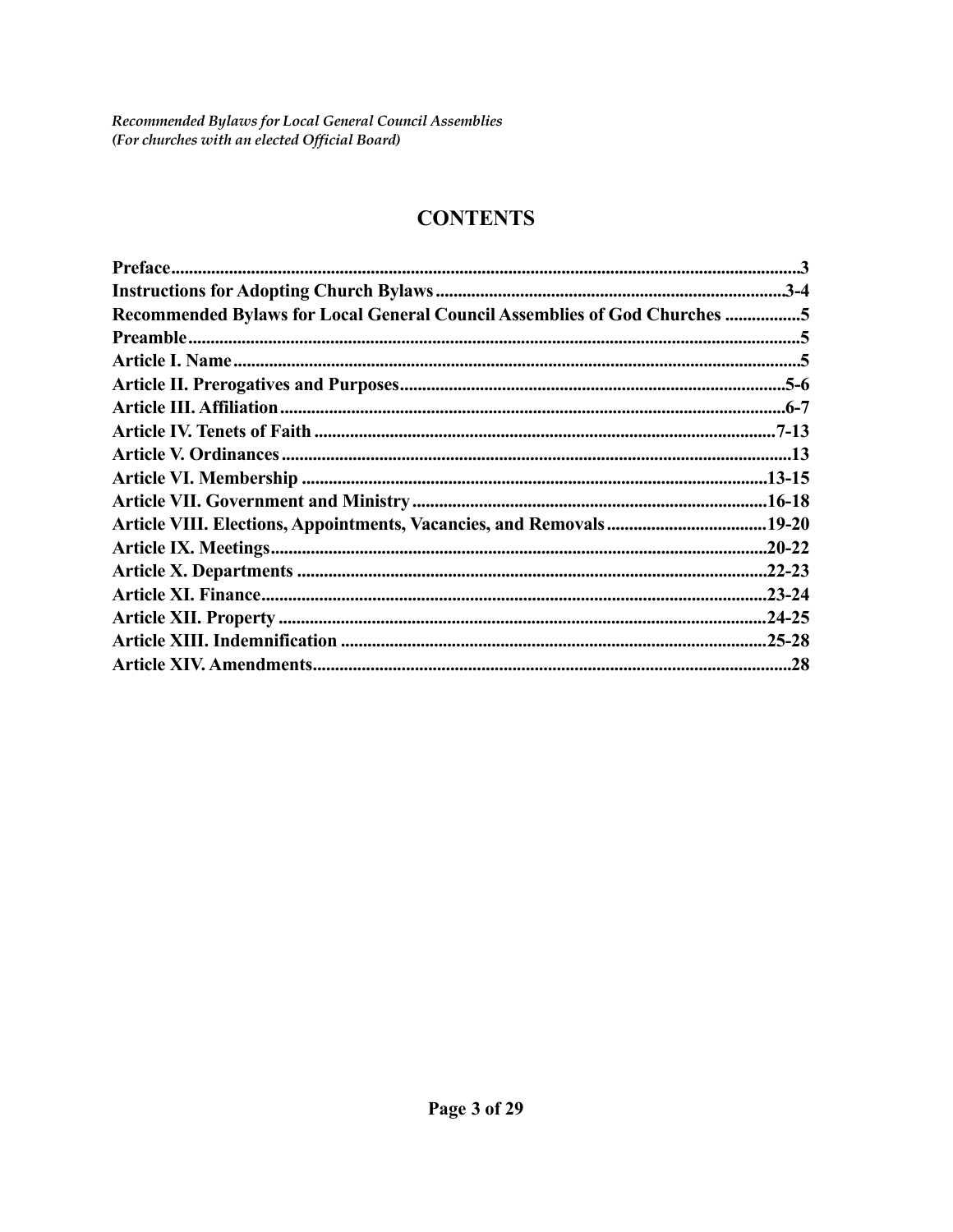### **PREFACE**

 **In response to an increasing demand for some practical rules of order to serve as a guide in the development and conducting of affairs of local assemblies, the District Presbytery of the Ohio District Council, Inc. of the Assemblies of God has prepared this document based, for the most part, on the "Recommended Bylaws For Local General Council Assemblies," provided by The General Council of the Assemblies of God. These provisions have been thought out carefully and should have full and careful consideration before adoption.** 

 **It is desirable that the form of organization for the church be kept as simple as possible. Boards should not be multiplied just to give offices to people.** 

 **It would be well to impress upon the members of the church board at the time of their election that they have been chosen by the assembly to serve, rather than to rule. While they are entrusted with the responsibility of handling the routine business of the church, all major matters affecting the church should be passed on to the congregation as recommendations, permitting the assembly to make its own decisions. This rule is vital for the peace and harmony of the assembly life.** 

 **The pastor is the undershepherd, called of God, to minister to spiritual needs and to direct the activities of the church in accordance with its bylaws. He should be respected as the leader. In the event he is elected to serve for an indefinite time, he should not presume that indefinite means permanent. The term "indefinite" merely means that the door is left open for unlimited ministry under the blessing of God, which can be terminated by the decision of the pastor or the congregation.** 

 **The church board is chosen to assist the pastor. The final decision for all major action rests with the congregation in accordance with the provisions of the bylaws.** 

### **Instructions for Adopting Church Bylaws**

 **Churches shall seek the help of district officials when planning for the adoption of new bylaws.** 

 **Arrangements should be made with the district superintendent or district presbyter to be present at a meeting for the adoption of the bylaws. Announcement of the date and purpose of the meeting should be made in public services on at least two consecutive Sundays prior to the date of the meeting, so that the constituents are notified to be present.**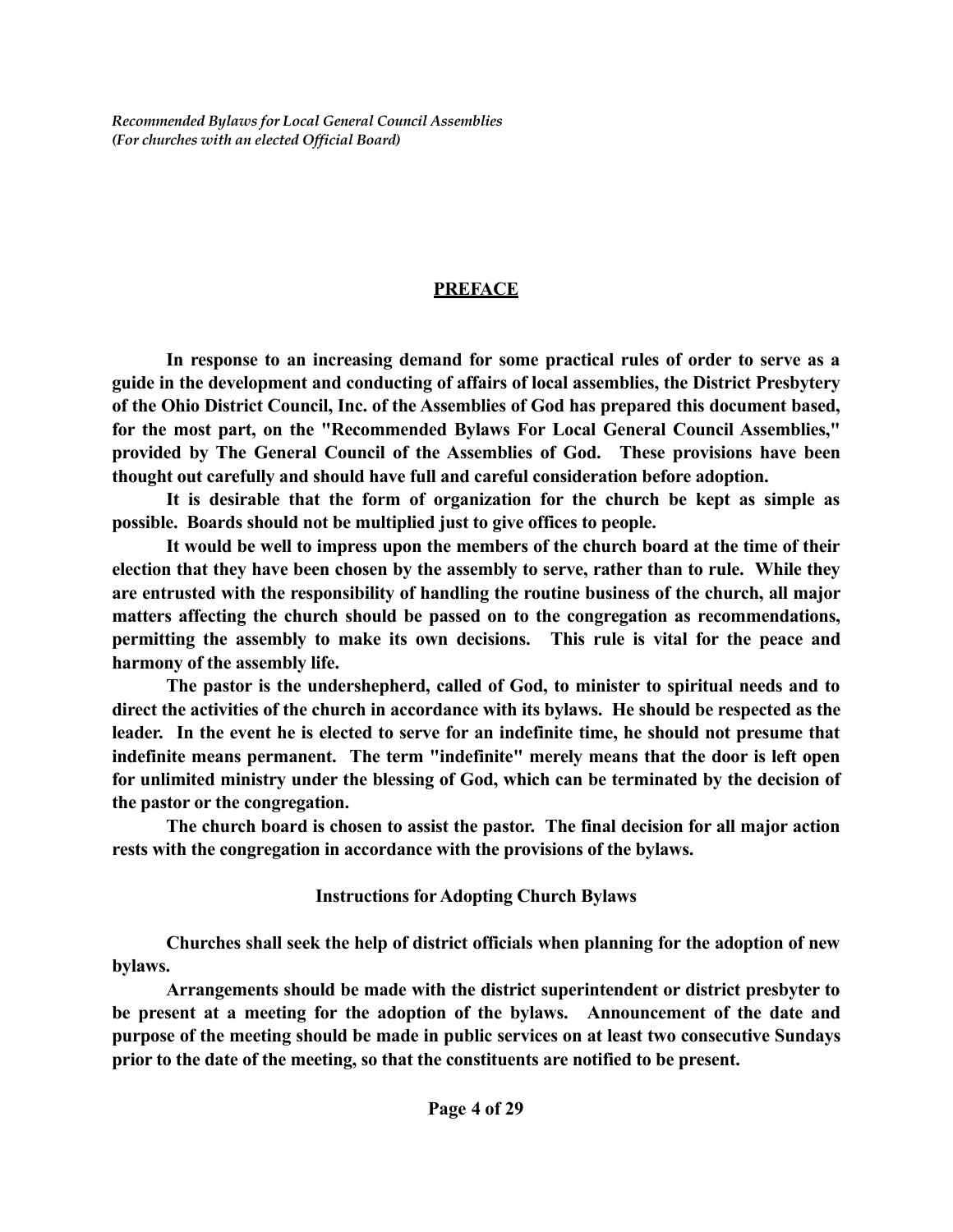**Copies of the bylaws should be made available to the constituents prior to the date of the meeting so all may be informed of the provisions to be adopted.** 

 **The district officer shall preside at this meeting and shall guide the church in its decisions, considering and adopting each article, one by one, and then finally adopting the new bylaws as a whole.** 

 **A careful record must be kept of all business meetings including the election of the first trustees and their successors in office. This is very important, for this record is a legal requirement when church property is involved.** 

> *The District Presbytery of The Ohio District Council, Inc. of the Assemblies of God*

**Note: While these recommended bylaws are designed to relate to the principal areas of normal church life and order, it is understood that they must be adapted to local situations.**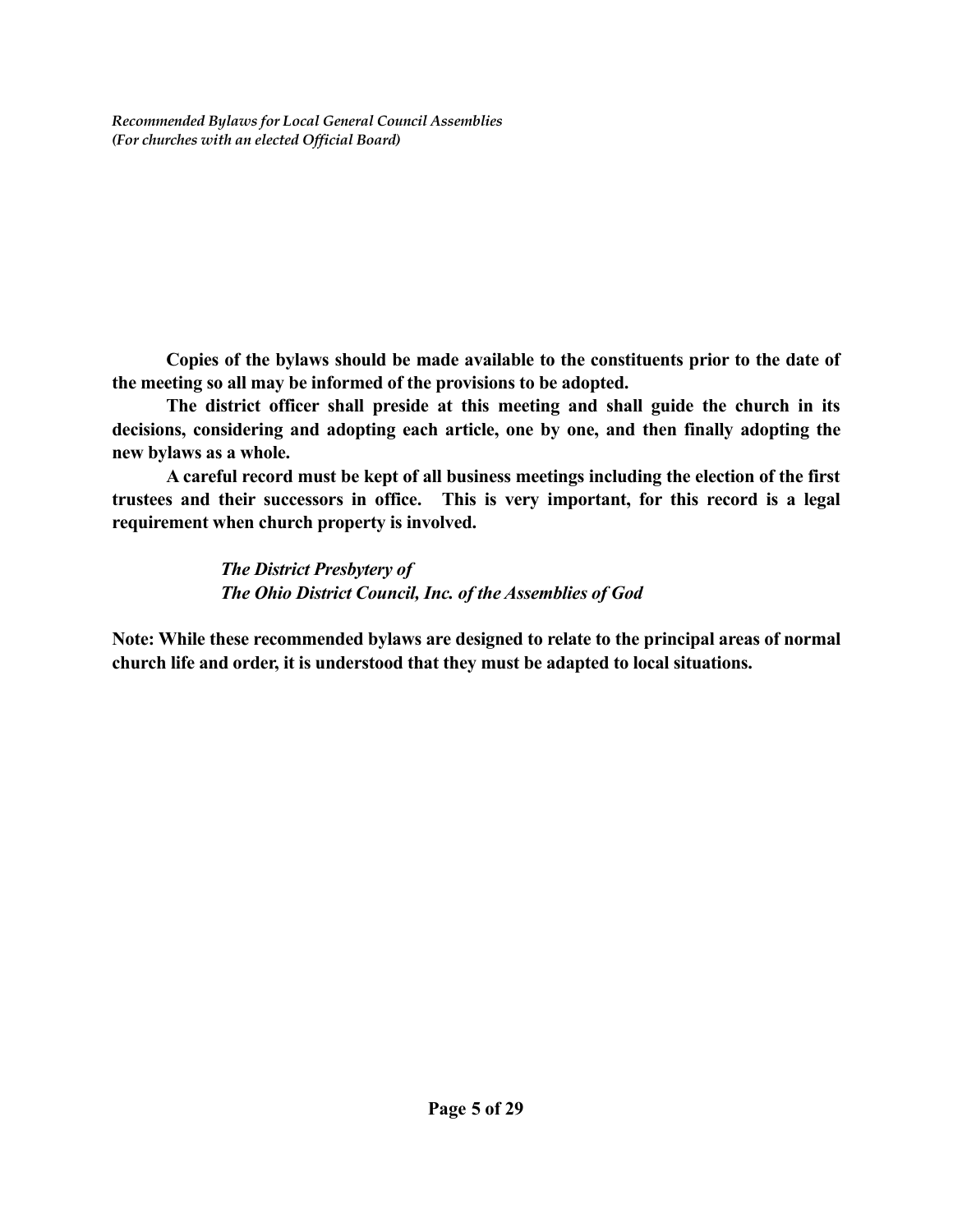# **Recommended Bylaws for Local General Council Assemblies of God Churches**

## **BYLAWS OF**

**Adopted this day of ,** 

## **PREAMBLE**

 **For the purpose of establishing and maintaining a place for the worship of Almighty God, our Heavenly Father; to provide for Christian fellowship for those of like precious faith, where the Holy Spirit may be honored according to our distinctive testimony; to assume our share of responsibility and the privilege of propagating the gospel of Jesus Christ, by all available means, both at home and in foreign lands; we, the members of this assembly, do hereby recognize ourselves as a local assembly in fellowship with, and as a part of, the General Council of the Assemblies of God and the Ohio District Council, Inc. of the Assemblies of God; and that we do hereby adopt the following articles of church order and submit ourselves to be governed by them.** 

## **ARTICLE I. NAME**

**The name of this assembly shall be ABUNDANT LIFE CHURCH** 

## **ARTICLE II. PREROGATIVES AND PURPOSES**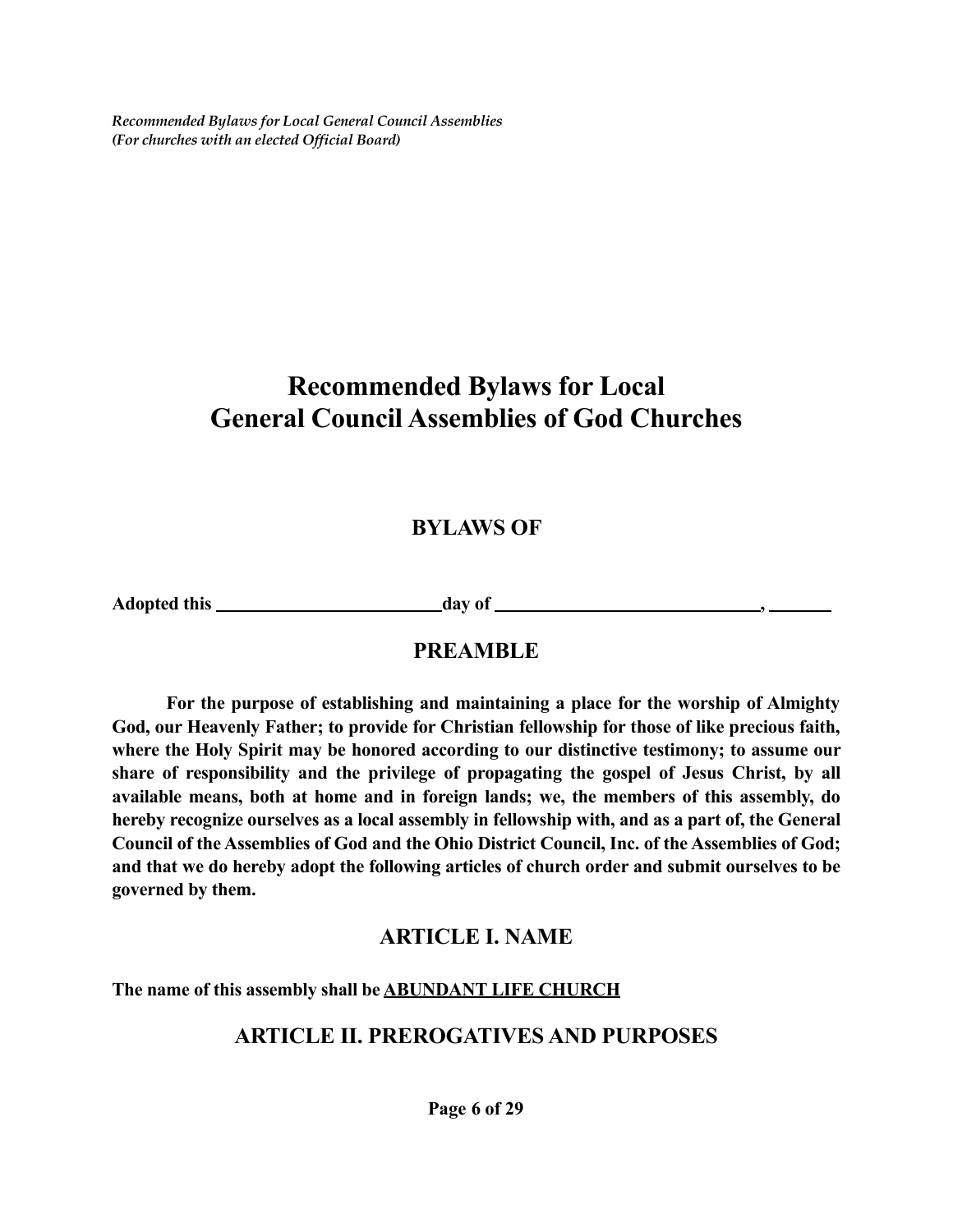**The prerogatives and purposes of a General Council affiliated assembly shall be:** 

### **1. To Govern**

 **This assembly shall have the right to govern itself and to conduct its own affairs according to the standard of the New Testament Scriptures and of the Ohio District Council, Inc. of the Assemblies of God and the General Council of the Assemblies of God. This right shall specifically include such matters as the calling of a pastor, the election of the church board, and the discipline of its members and the conducting of its own services and church program.** 

### **2. To Acquire and Dispose**

 **In connection therewith, or incidental thereto, this assembly shall have the right to purchase or acquire by gift, bequest or otherwise, either directly or as trustee, and to own, hold in trust, use, sell, convey, mortgage, lease, or otherwise dispose of any real estate or chattels as may be necessary for the furtherance of its purposes, and to exercise all other powers conferred upon it by its charter or by the applicable nonprofit corporation law of this state; all in accordance with its bylaws as the same may be hereafter amended.** 

### **3. To Worship, Fellowship, and Propagate**

 **The purpose of this assembly shall be to establish and maintain a place for the worship of Almighty God, our Heavenly Father, to provide for Christian fellowship for those of like precious faith, where the Holy Spirit may be honored according to our distinctive testimony, and to assume our share of responsibility and the privilege of propagating the gospel of Jesus Christ by all available means, both at home and in foreign lands.** 

### **4. To Cooperate**

 **This assembly shall cooperate with the Ohio District Council and the General Council to extend the work and kingdom of God throughout the world. It shall support the missionary program as agreed upon. It shall participate in District Council and General Council sessions through its chosen delegates and share in the support of the ministries of these bodies.** 

## **5. To Recognize**

 **This assembly shall recognize that the Ohio District Council and the General Council have the authority and right to approve scriptural doctrine and conduct; also to disapprove unscriptural doctrine and conduct and to withdraw their certificates of membership if deemed necessary.** 

# **ARTICLE III. AFFILIATION**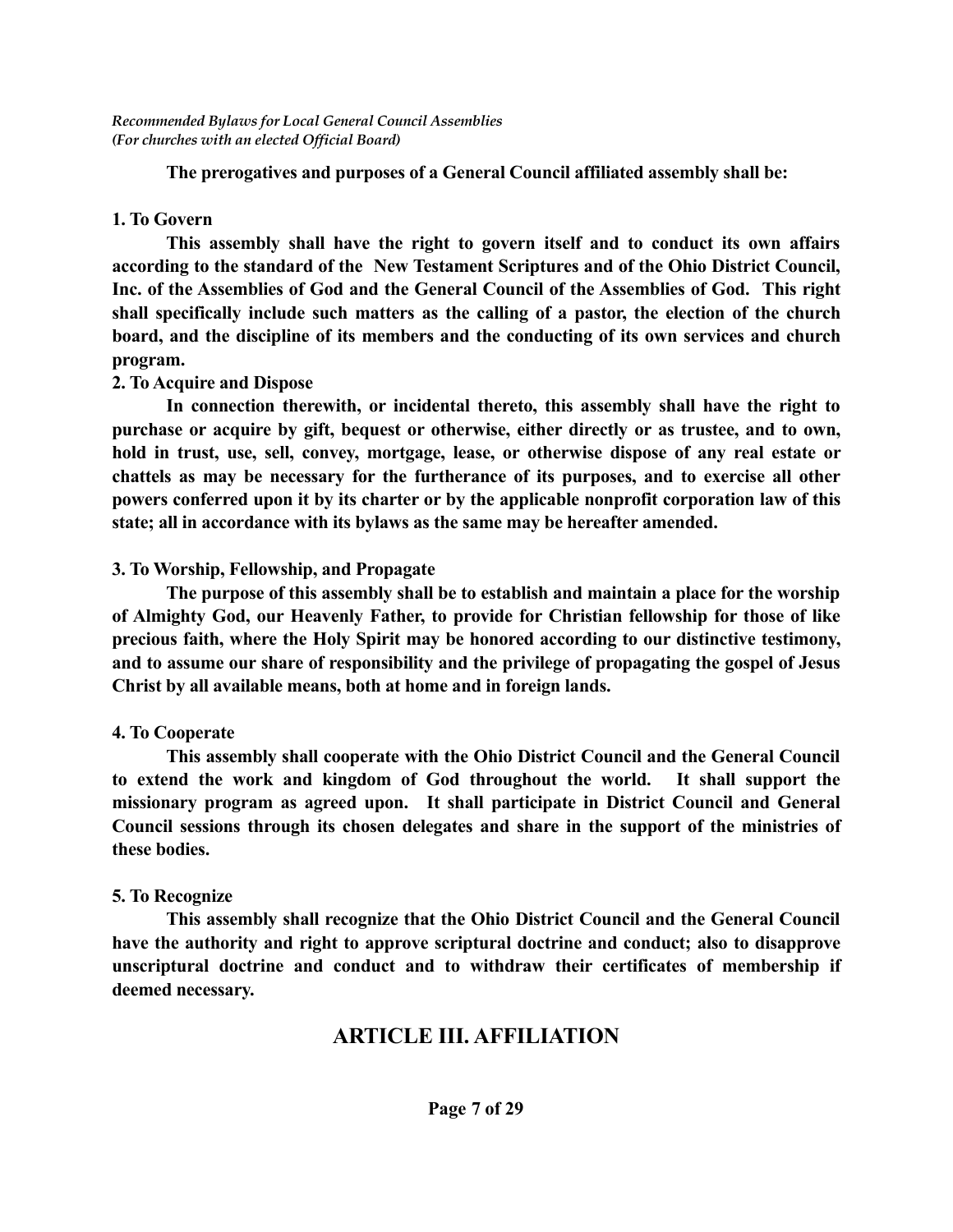**While maintaining its inherent rights to sovereignty in the conduct of its own affairs as herein set forth, this assembly shall voluntarily enter into full cooperative fellowship with assemblies of like precious faith, associated in the Ohio District Council, Inc. of the Assemblies of God, and the General Council of the Assemblies of God, with headquarters in Springfield, Missouri; and shall share in the privileges and assume the responsibilities enjoined by that affiliation. Officers of the Ohio District Council and General Council shall be recognized and respected by the pastor and members of this assembly.** 

 **As a member of the General Council, this assembly has the right to request the assistance of both the General Council and the Ohio District Council in dealing with any of its problems, upon the request of the pastor, a majority of the church board, or a petition signed by at least thirty percent (30%) of the active voting members of the assembly. Only those members who have regularly attended services of, and supported, this assembly for a period of at least three consecutive months prior to signing the petition shall be counted.** 

 **It is understood and agreed that this assembly shall conform its standards of membership, qualifications for board members, and requirements for a pastor to those standards set by the Ohio District Council and the General Council.** 

 **By its affiliation, the assembly--directors, officers, and members--agree to submit to the authority of and be governed by the Constitution and Bylaws of both the Ohio District Council, Inc. of the Assemblies of God and the General Council of the Assemblies of God as now in effect or hereafter amended.** 

## **ARTICLE IV. TENETS OF FAITH**

 **The Bible is our all-sufficient rule for faith and practice. This Statement of Fundamental Truths is intended simply as a basis of fellowship among us (i.e., that we all speak the same thing, I Corinthians 1:10; Acts 2:42). The phraseology employed in this statement is not inspired or contended for, but the truth set forth is held to be essential to a full-gospel ministry. No claim is made that it contains all biblical truth, only that it covers our need as to these fundamental doctrines.** 

### **1. The Scriptures Inspired**

 **The Scriptures, both of the Old and New Testaments, are verbally inspired of God and are the revelation of God to man, the infallible, authoritative rule of faith and conduct (II Timothy 3:15-17; I Thessalonians 2:13; II Peter 1:21).** 

 **2. The One True God**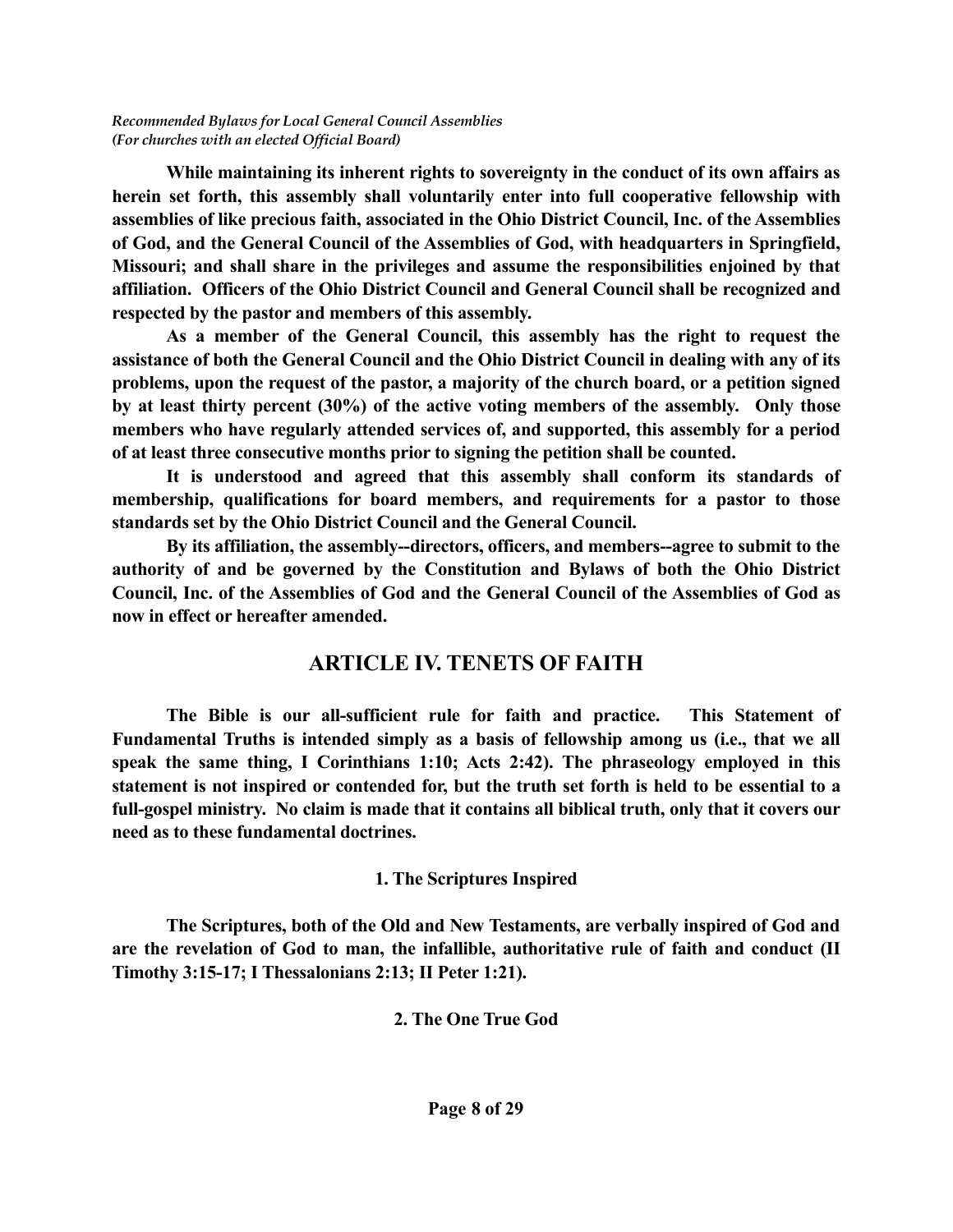**The one true God has revealed himself as the eternally self-existent "I AM," the Creator of heavens and earth and the Redeemer of mankind. He has further revealed himself as embodying the principles of relationship and association as Father, Son, and Holy Spirit (Deuteronomy 6:4; Isaiah 43:10, 11; Matthew 28:19; Luke 3:22).** 

#### **THE ADORABLE GODHEAD**

**(a) Terms Defined** 

 **The terms** *trinity* **and** *persons***, as related to the Godhead, while not found in the Scriptures, are words in harmony with Scripture, whereby we may convey to others our immediate understanding of the doctrine of Christ respecting the Being of God, as distinguished from "gods many and lords many." We therefore may speak with propriety of the Lord our God, who is One Lord, as a Trinity or as one Being of three persons, and still be absolutely scriptural (examples, Matthew 28:19; II Corinthians 13:14; John 14:16,17).** 

**(b) Distinction and Relationship in the Godhead** 

 **Christ taught a distinction of persons in the godhead which He expressed in specific terms of relationship, as Father, Son, and Holy Spirit, but that this distinction and relationship, as to its mode is inscrutable and incomprehensible, because unexplained (Luke 1:35; I Corinthians 1:24; Matthew 11:25-27; 28:19; II Corinthians 13:14; I John 1:3,4).** 

**(c) Unity of the One Being of Father, Son, and Holy Spirit** 

 **Accordingly, therefore, there is that in the Father which constitutes Him the Father and not the Son, there is that in the Son which constitutes Him the Son and not the Father; and there is that in the Holy Spirit which constitutes Him the Holy Spirit and not either the Father or the Son. Wherefore the Father is the Begetter; the Son is the begotten; and the Holy Spirit is the One proceeding from the Father and the Son. Therefore, because these three persons in the Godhead are in a state of unity, there is but one Lord God Almighty and His name one (John 1:18; 15:26; 17:11,21; Zechariah 14:9).** 

**(d) Identity and Cooperation in the Godhead** 

 **The Father, the Son, and the Holy Spirit are never identical as to person; nor confused as to relation; nor divided in respect to the godhead; nor opposed as to cooperation. The Son is in the Father and the Father is in the Son as to relationship. The Son is with the Father and the Father is with the Son, as to fellowship. The Father is not from the Son, but the Son is from the Father, as to authority. The Holy Spirit is from the Father and the Son proceeding, as to nature, relationship, cooperation and authority. Hence**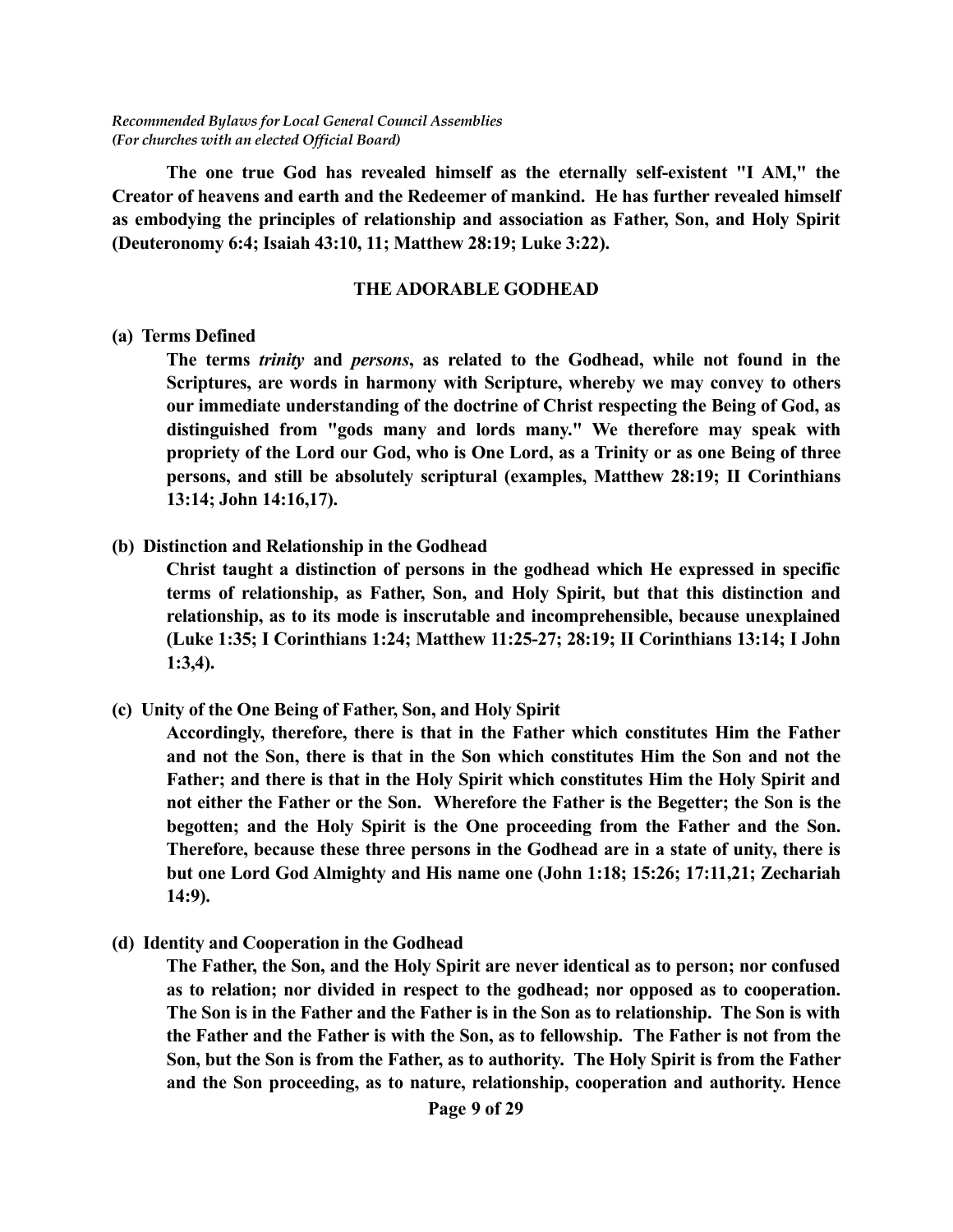**no person in the Godhead either exists or works separately or independently of the others (John 5:17-30,32,37;8:17,18).** 

**(e) The Title, Lord Jesus Christ** 

 **The appellation** *Lord Jesus Christ* **is a proper name. It is never applied in the New Testament either to the Father or to the Holy Spirit. It therefore belongs exclusively to the Son of God (Romans 1:1-3,7; II John 3).** 

**(f) The Lord Jesus Christ, God with us** 

 **The Lord Jesus Christ, as to His divine and eternal nature, is the proper and only Begotten of the Father, but as to His human nature, He is the proper Son of Man. He is, therefore, acknowledged to be both God and man; who because He is God and man, is "Immanuel," God with us (Matthew 1:23; I John 4:2,10,14; Revelation 1:13,17).** 

**(g) The Title, Son of God** 

 **Since the name** *Immanuel* **embraces both God and man, in the one person, our Lord Jesus Christ, it follows that the title** *Son of God* **describes His proper deity, and the title**  *Son of Man,* **His proper humanity. Therefore, the title** *Son of God* **belongs to the order of eternity, and the title** *Son of Man* **to the order of time (Matthew 1:21-23; II John 3; I John 3:8; Hebrews 7:3, 1:1-13).** 

**(h) Transgression of the Doctrine of Christ** 

 **Wherefore, it is a transgression of the doctrine of Christ to say that Jesus Christ derived the title** *Son of God* **solely from the fact of the Incarnation, or because of His relation to the economy of redemption. Therefore, to deny that the Father is a real and eternal Father, and that the Son is a real and eternal Son, is a denial of the distinction and relationship in the Being of God; a denial of the Father and the Son; and a displacement of the truth that Jesus Christ is come in the flesh (II John 9; John 1:1,2,14,18,29,49; I John 2:22,23; 4:1-5; Hebrews 12:2).** 

**(i) Exaltation of Jesus Christ as Lord** 

 **The Son of God, our Lord Jesus Christ, having by himself purged our sins, sat down on the right hand of the Majesty on high, angels and principalities and powers having been made subject unto Him. And having been made both Lord and Christ, He sent the Holy Spirit that we, in the name of Jesus, might bow our knees and confess that Jesus Christ is Lord to the glory of God the Father until the end, when the Son shall become subject to the Father that God may be all in all (Hebrews 1:3; I Corinthians 15:24-28).** 

**(j) Equal Honor to the Father and to the Son**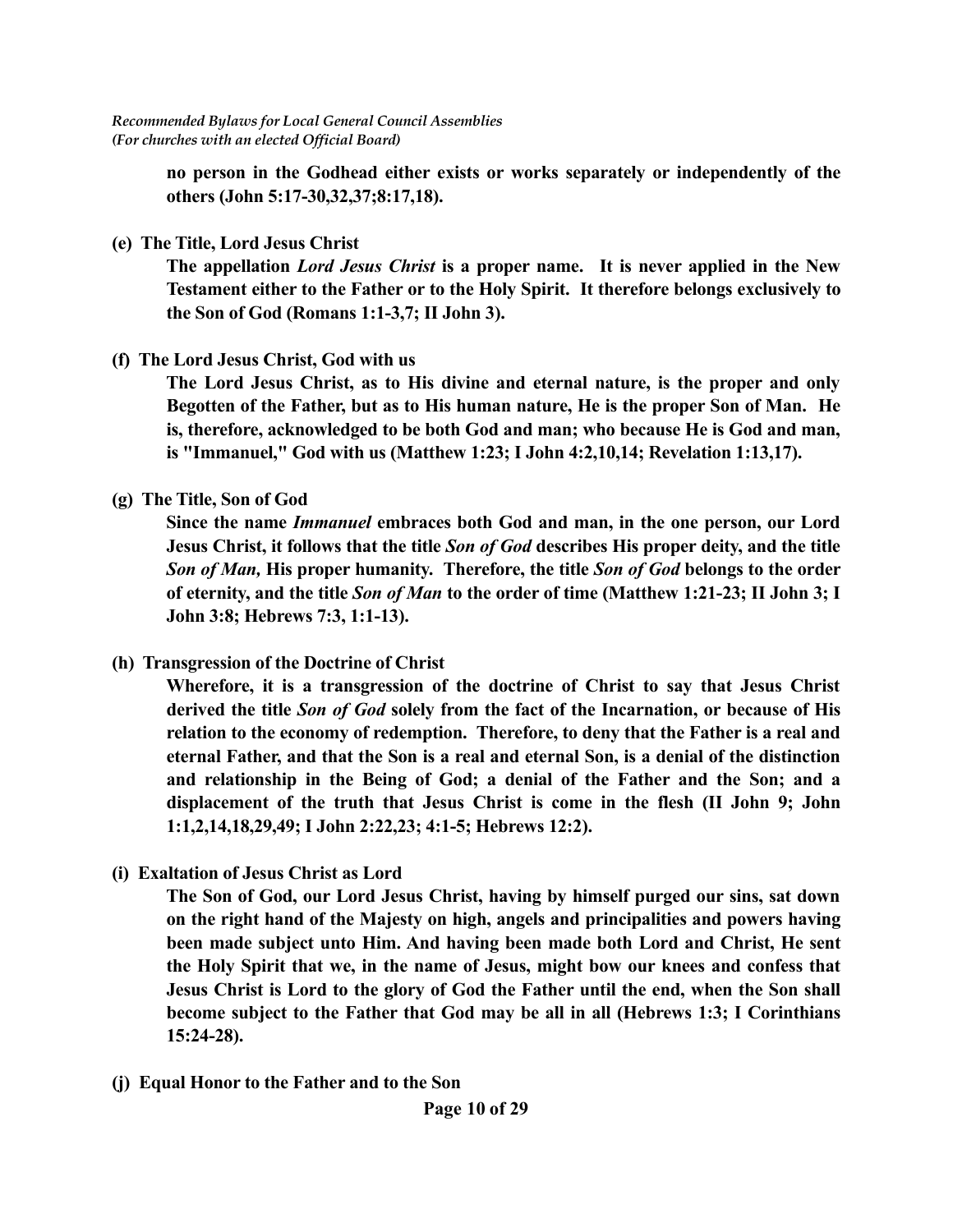**Wherefore, since the Father has delivered all judgment unto the Son, it is not only the express duty of all in heaven and on earth to bow the knee, but it is an unspeakable joy in the Holy Spirit to ascribe unto the Son all the attributes of deity, and to give Him all the honor and the glory contained in all the names and titles of the Godhead except those which express relationship (see paragraphs b,c, and d), and thus honor the Son even as we honor the Father (John 5:22,23; I Peter 1:8; Revelation 5:6-14; Philippians 2:8,9; Revelation 7:9,10; 4:8-11).** 

 **3. The Deity of the Lord Jesus Christ** 

 **The Lord Jesus Christ is the eternal Son of God. The Scriptures declare:** 

 **(a) His virgin birth (Matthew 1:23; Luke 1:31-35).** 

 **(b) His sinless life (Hebrews 7:26; I Peter 2:22).** 

 **(c) His miracles (Acts 2:22; 10:38).** 

 **(d) His substitutionary work on the cross (I Corinthians 15:3; II Corinthians 5:21).** 

 **(e) His bodily resurrection from the dead (Matthew 28:6; Luke 24:39;** 

 **I Corinthians 15:4).** 

 **(f) His exaltation to the right hand of God (Acts 1:9,11; 2:33; Philippians 2:9-11; Hebrews 1:3).** 

### **4. The Fall of Man**

 **Man was created good and upright; for God said, "Let us make man in our image, after our likeness." However, man by voluntary transgression fell and thereby incurred not only physical death but also spiritual death, which is separation from God (Genesis 1:26,27; 2:17; 3:6; Romans 5:12-19).** 

### **5. The Salvation of Man**

 **Man's only hope of redemption is through the shed blood of Jesus Christ the Son of God.** 

### **(a) Conditions to Salvation**

 **Salvation is received through repentance toward God and faith toward the Lord Jesus Christ. By the washing of regeneration and renewing of the Holy Spirit, being justified by grace through faith, man becomes an heir of God according to the hope of eternal life (Luke 24:47; John 3:3; Romans 10:13-15; Ephesians 2:8; Titus 2:11; 3:5-7).** 

**(b) The Evidences of Salvation**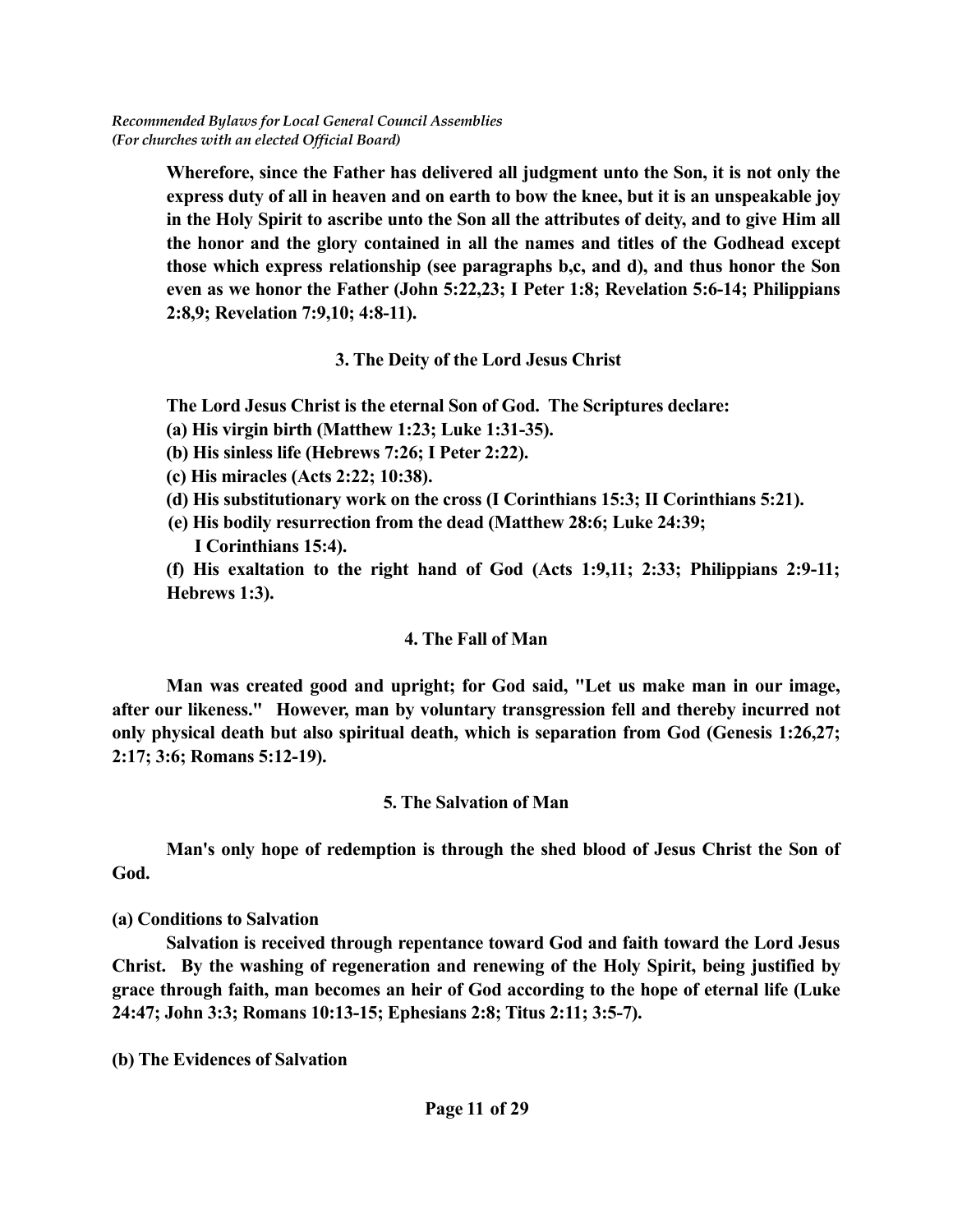**The inward evidence of salvation is the direct witness of the Spirit (Romans 8:16). The outward evidence to all men is a life of righteousness and true holiness (Ephesians 4:24; Titus 2:12).** 

### **6. The Ordinances of the Church**

### **(a) Baptism in Water**

 **The ordinance of baptism by immersion is commanded in the Scriptures. All who repent and believe on Christ as Savior and Lord are to be baptized. Thus they declare to the world that they have died with Christ and that they also have been raised with Him to walk in newness of life (Matthew 28:19; Mark 16:16; Acts 10:47,48; Romans 6:4).** 

### **(b) Holy Communion**

 **The Lord's Supper, consisting of the elements--bread and the fruit of the vine--is the symbol expressing our sharing the divine nature of our Lord Jesus Christ (II Peter 1:4); a memorial of His suffering and death (I Corinthians 11:26); and a prophecy of His second coming (I Corinthians 11:26); and is enjoined on all believers "till He comes!"** 

## **7. The Baptism in the Holy Spirit**

 **All believers are entitled to and should ardently expect and earnestly seek the promise of the Father, the baptism in the Holy Spirit and fire, according to the command of our Lord Jesus Christ. This was the normal experience of all in the early Christian church. With it comes the enduement of power for life and service, the bestowment of the gifts and their uses in the work of the ministry. (Luke 24:49; Acts 1:4,8; I Corinthians 12:1-31). This experience is distinct from and subsequent to the experience of the new birth (Acts 8: 12-17; 10:44-46; 11:14-16; 15:7-9). With the baptism in the Holy Spirit come such experiences as an overflowing fullness of the Spirit (John 7:37-39; Acts 4:8), a deepened reverence for God (Acts 2:43; Hebrews 12:28), an intensified consecration to God and dedication to His work (Acts 2:42), and a more active love for Christ, for His Word, and for the lost (Mark 16:20).** 

### **8. The Initial Physical Evidence of the Baptism in the Holy Spirit**

 **The baptism of believers in the Holy Spirit is witnessed by the initial physical sign of speaking with other tongues as the Spirit of God gives them utterance (Acts 2:4). The speaking in tongues in this instance is the same in essence as the gift of tongues (I Corinthians 12:4-10,28), but different in purpose and use.**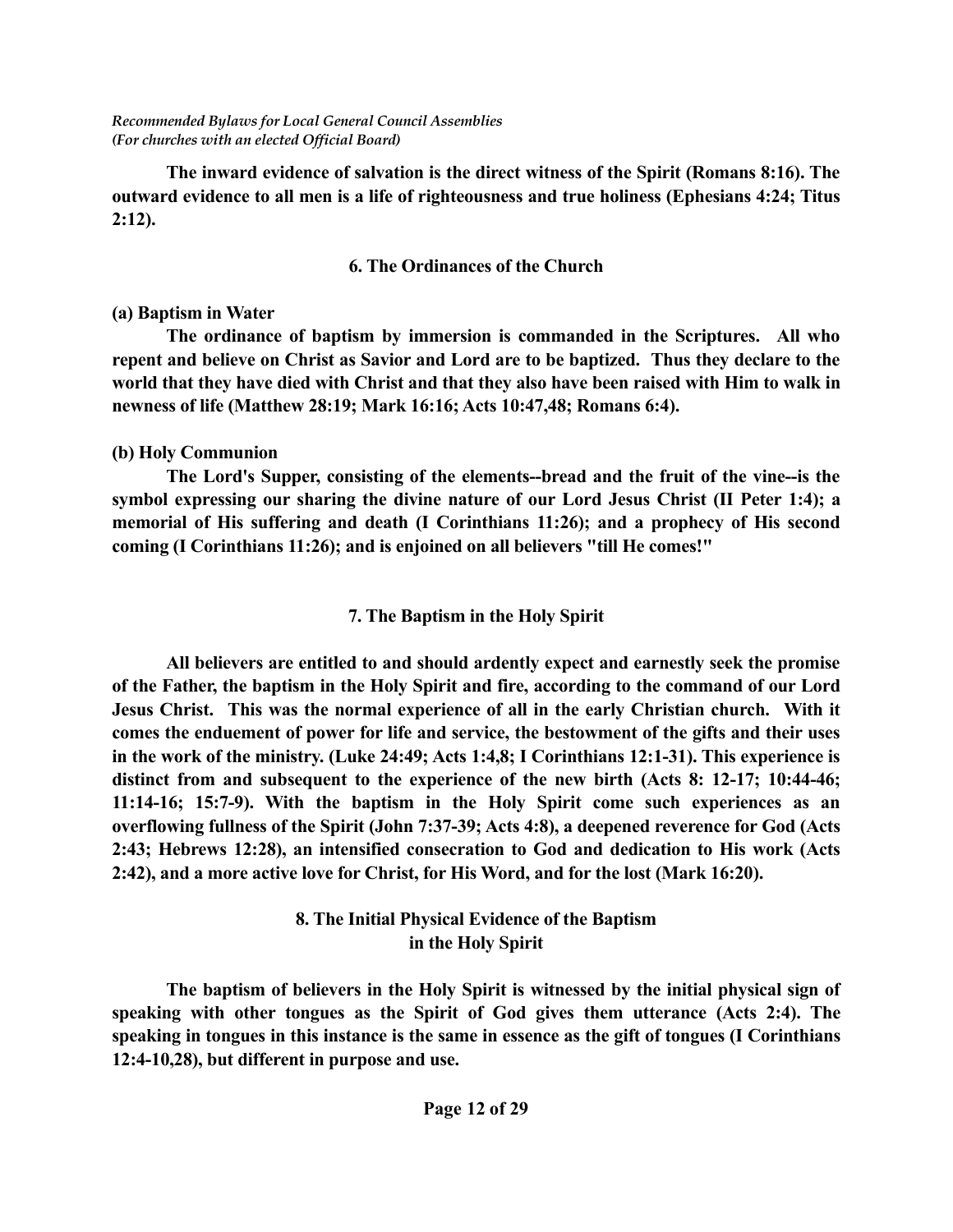### **9. Sanctification**

 **Sanctification is an act of separation from that which is evil, and of dedication unto God (Romans 12:1,2; I Thessalonians 5:23; Hebrews 13:12). Scriptures teach a life of "Holiness without which no man shall see the Lord" (Hebrews 12:14). By the power of the Holy Ghost we are able to obey the command: "Be holy, for I am holy" (I Peter 1:15,16).** 

 **Sanctification is realized in the believer by recognizing his identification with Christ in His death and resurrection, and by faith reckoning daily upon the fact of that union, and by offering every faculty continually to the dominion of the Holy Spirit (Romans 6:1-11, 13:8:1,2,13; Galatians 2:20; Philippians 2:12,13; I Peter 1:5).** 

### **10. The Church and Its Mission**

 **The Church is the body of Christ, the habitation of God through the Spirit, with divine appointments for the fulfillment of her great commission. Each believer, born of the Spirit, is an integral part of the general assembly and church of the firstborn, which are written in heaven (Ephesians 1:22,23; 2:22; Hebrews 12:23).** 

 **Since God's purpose concerning man is to seek and to save that which is lost, to be worshipped by man, and to build a body of believers in the image of His Son, the priority reason-for-being of the Assemblies of God as part of the Church is:** 

- **a. To be an agency of God for evangelizing the world (Acts 1:8, Matthew 28:19,20; Mark 16:15,16).**
- **b.** To be a corporate body in which man may worship God (I Corinthians 12:13).
- **c. To be a channel of God's purpose to build a body of saints being perfected in the image of His Son (Ephesians 4:11-16; I Corinthians 12:28; 14:12).**

 **The Assemblies of God exists expressly to give continuing emphasis to this reason-forbeing in the New Testament apostolic pattern by teaching and encouraging believers to be baptized in the Holy Spirit. This experience:** 

- **a. Enables them to evangelize in the power of the Spirit with accompanying supernatural signs (Mark 16:15-20; Acts 4:29-31; Hebrews 2:3-4).**
- **b. Adds a necessary dimension to a worshipful relationship with God (I Corinthians 2:10-16; I Corinthians 12-14).**
- **c. Enables them to respond to the full working of the Holy Spirit in expression of fruit and gifts and ministries as in New Testament times for the edifying of the body of Christ (Galatians 5:22-26; I Corinthians 14:12; Ephesians 4:11,12; I Corinthians 12:28; Colossians 1:29).**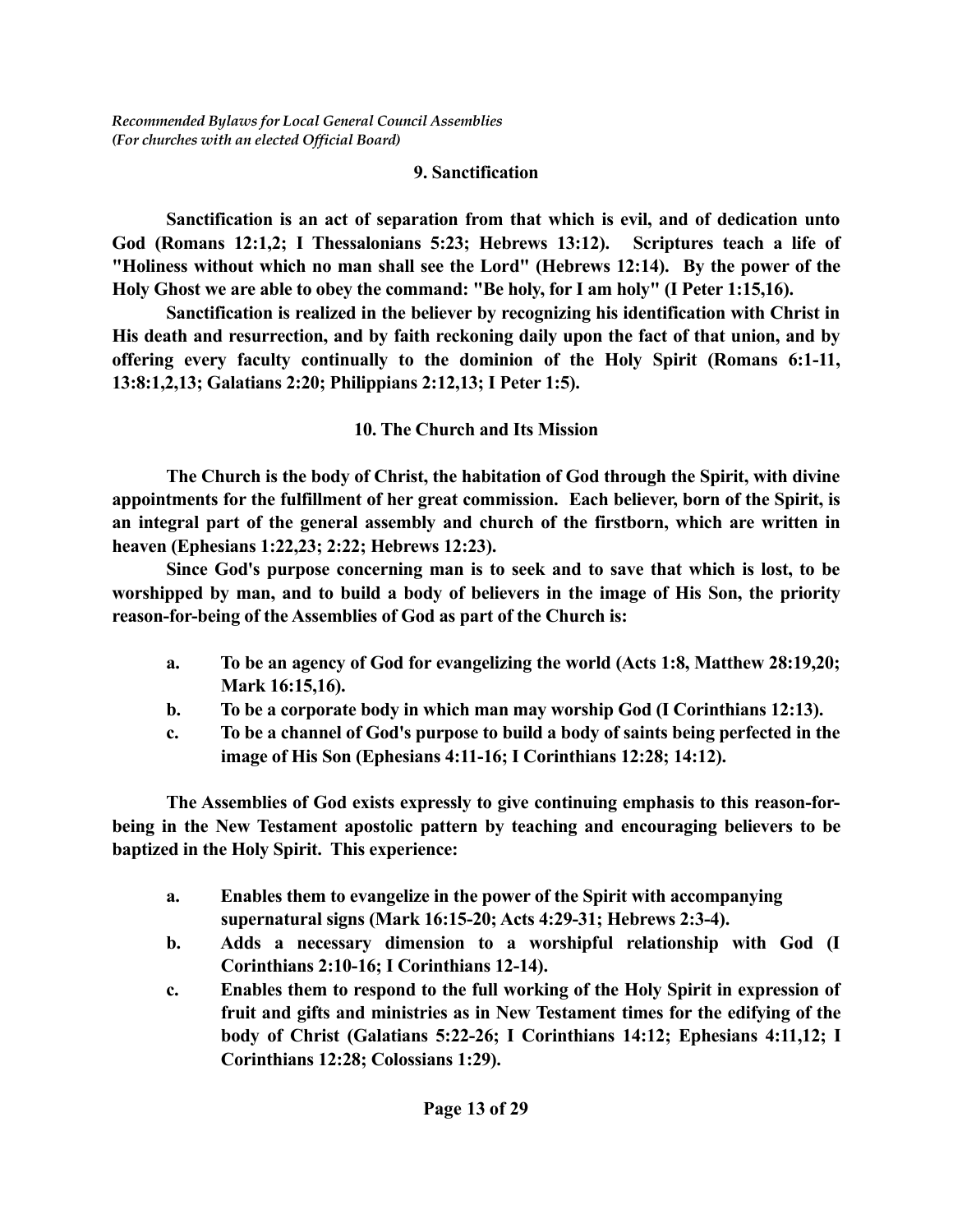#### **11. The Ministry**

 **A divinely called and scripturally ordained ministry has been provided by our Lord for the threefold purpose of leading the Church in: (1) evangelization of the world (Mark 16:15-20), (2) worship of God (John 4:23,24), and (3) building a body of saints being perfected in the image of His Son (Ephesians 4:11,16).** 

#### **12. Divine Healing**

 **Divine healing is an integral part of the gospel. Deliverance from sickness is provided for in the Atonement, and is the privilege of all believers (Isaiah 53:4,5; Matthew 8:16,17; James 5:14-16).** 

#### **13. The Blessed Hope**

 **The resurrection of those who have fallen asleep in Christ and their translation together with those who are alive and remain unto the coming of the Lord is the imminent and blessed hope of the Church (I Thessalonians 4:16,17; Romans 8:23; Titus 2:13; I Corinthians 15:51,52).** 

### **14. The Millennial Reign of Christ**

 **The second coming of Christ includes the rapture of the saints, which is our blessed hope, followed by the visible return of Christ with His saints to reign on the earth for one thousand years (Zechariah 14:5; Matthew 24:27,30; Revelation 1:7; 19:11-14; 10:1-6). This millennial reign will bring the salvation of national Israel (Ezekiel 37:21,22; Zephaniah 3:19-20; Romans 11:26,27) and the establishment of universal peace (Isaiah 11:6-9; Psalm 72:3-8; Micah 4:3,4).** 

#### **15. The Final Judgment**

 **There will be a final judgment in which the wicked dead will be raised and judged according to their works. Whosoever is not found written in the Book of Life, together with the devil and his angels, the beast and the false prophet, will be consigned to everlasting punishment in the lake which burneth with fire and brimstone, which is the second death (Matthew 25:46; Mark 9:43-48; Revelation 19:20; 20:11-15; 21:8).**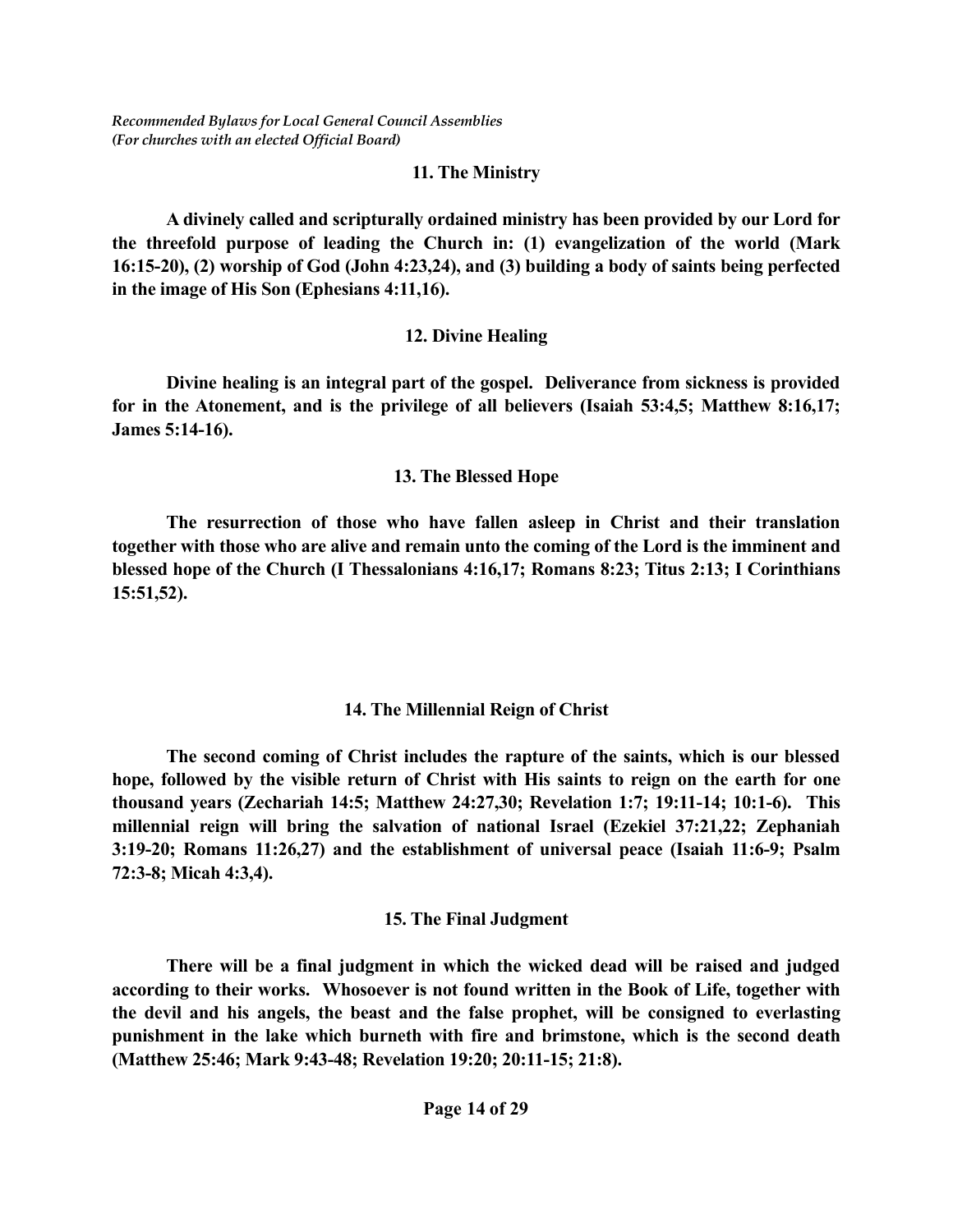#### **16. The New Heavens and the New Earth**

 **"We, according to His promise, look for new heavens and a new earth, wherein dwelleth righteousness" (II Peter 3:13; Revelation 21 and 22).** 

## **ARTICLE V. ORDINANCES**

**Section 1. Baptism in Water** 

 **The ordinance of baptism by immersion in water (Matthew 28:19) shall be administered to all who have believed on the Lord Jesus Christ to the saving of their souls, and who give clear evidence of their salvation (Romans 6:3-5; Colossians 2:12).** 

#### **Section 2. Holy Communion**

 **The ordinance of the Lord's Supper shall be observed regularly as enjoined in the Scriptures (Luke 22:19,20; I Corinthians 11:23-26).** 

## **ARTICLE VI. MEMBERSHIP**

#### **Section 1. Membership Eligibility**

 **Active voting membership in this assembly shall be open to all those who possess the following qualifications:** 

- **a. A testimony to an experience of the "new birth."**
- **b. Having been baptized in water by immersion.**
- **c. Evidence of a consistent Christian life (Romans 6:4; 8:1-4; 13:13,14; Ephesians 4:17-32; 5:1,2,15; I John 1:6,7).**
- **d. An indication of a willingness to contribute regularly to the financial support of the church of which he is to become a member.**
- **e. Acceptance of the Tenets of Faith as set forth in Article IV of these bylaws.**
- **f. Having reached at least 16 years of age.**
- **g. Having regularly attended services of, and supported, this assembly for a period of at least three consecutive months prior to the date of application for membership.**
- **h. Agreement to being governed by the bylaws of this assembly, and of the Ohio District Council, Inc. of the Assemblies of God, as both may be amended from time to time.**

**Section 2. Procedure for Membership Recognition** 

 **Those individuals eligible for membership who shall desire to become members of this church shall make written application to the pastor or church board. The church board shall**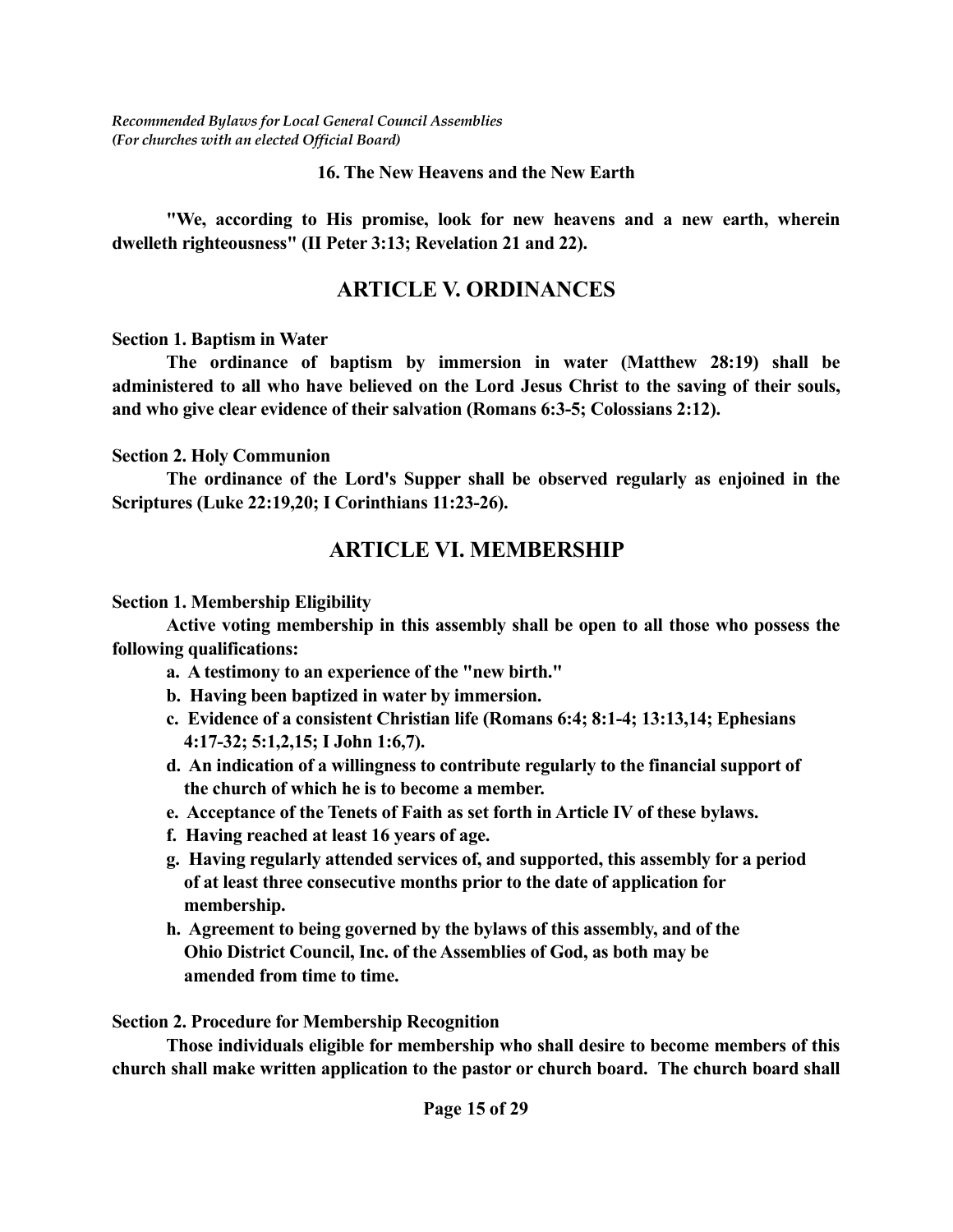**have the right and authority to determine the eligibility and acceptability of all applicants for membership by majority vote. Those approved for membership by the church board shall be received into the church publicly at any of its regular services, and their names thereupon added to the church membership roll. No applicant for membership shall be accepted as a member within 30 days before an annual business meeting or within 10 days before a special business meeting.** 

### **Section 3. Pastor and Spouse**

 **By virtue of office the pastor shall be considered an active voting member of the church during his tenure. The pastor's spouse shall become an active voting member simultaneously with the pastor, subject to Section 9 of this Article VI.** 

### **Section 4. Transfer Members**

 **A member in good standing of another Assemblies of God church, who satisfies the standards for membership eligibility specified in Section 1 of this Article VI (other than the attendance and support requirements), may apply for membership by submitting a letter of transfer from the pastor of the other assembly, upon the approval of a majority of the church board.** 

### **Section 5. Junior Membership**

 **Junior membership shall be available for young people under 16 years of age who give evidence of the new birth, meet the scriptural standards for membership as specified in these bylaws, and are approved by majority vote of the church board.** 

### **Section 6. Associate Members**

 **The church board, at any regular or special meeting, may approve associate members by a majority vote. Eligibility for associate membership is available to any person who is a member in good standing of an Assemblies of God church in another community, who is in this community on a temporary basis, and who intends to return to his or her home church. Associate members shall be entitled to all the privileges of a regular member, except that they shall not be eligible to vote and shall not be eligible for any of the offices described in Article VII of these bylaws.** 

### **Section 7. Honorary Members**

 **The church board, at any regular or special meeting, may approve honorary members by an unanimous vote of the members present. Honorary membership is available to any member who has left the church indefinitely. Honorary membership recognition shall continue as long as the member maintains a consistent Christian life, remains sound in doctrine, and maintains a cooperative attitude toward the home assembly.**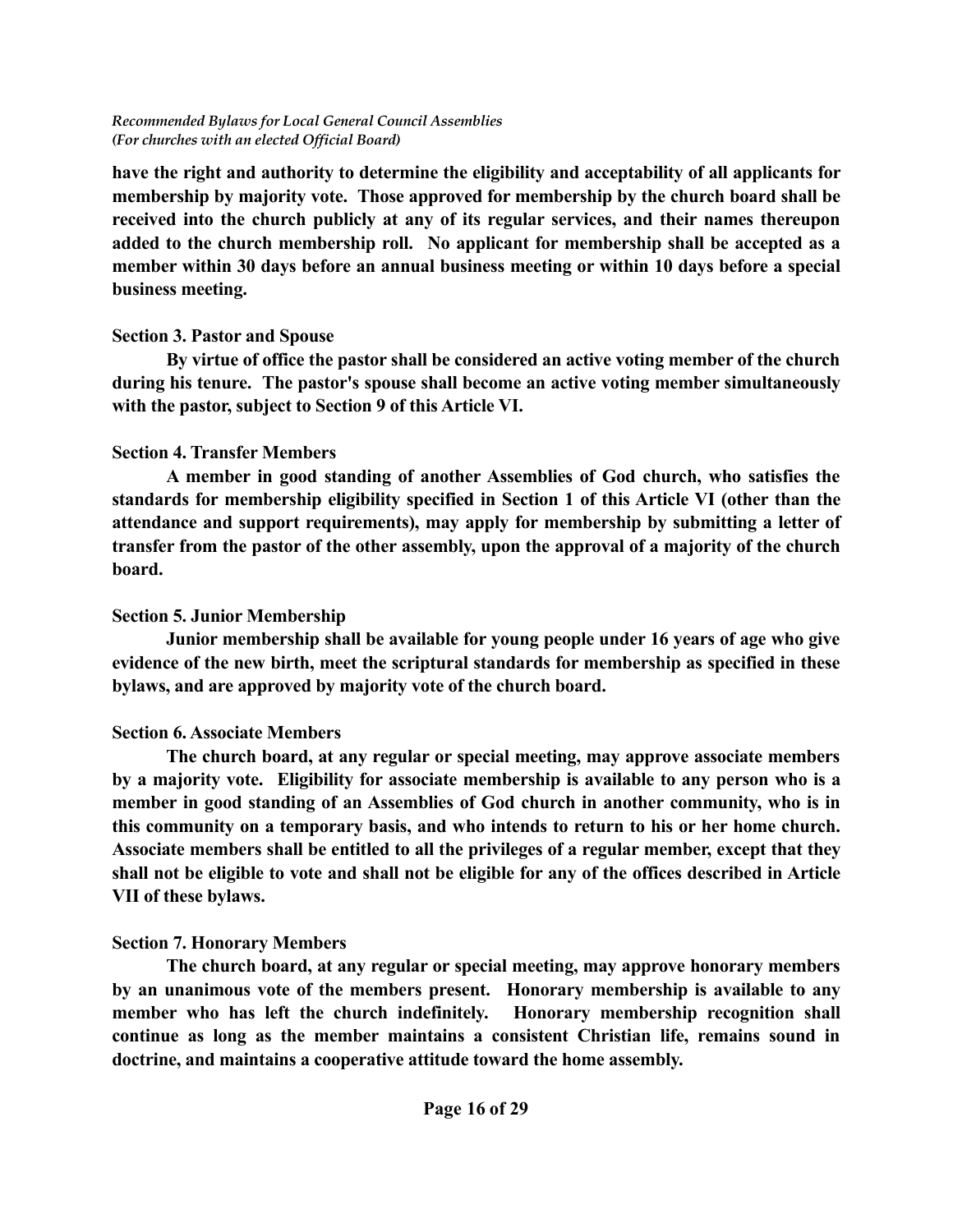#### **Section 8. Inactive Membership**

 **Active voting members who shall without good cause absent themselves from the services of the assembly for a period of 3 consecutive months or more, or who cease to contribute of their means to its support for a period of 3 consecutive months, may be declared inactive members by an officer of the church, and thereupon shall lose their voting privileges until they are restored to the fellowship, their standing to be settled by the definite action of the assembly through its church board.** 

#### **Section 9. Discipline**

### **A. GROUNDS**

 **Discipline is an exercise of scriptural authority for which the church is responsible (Matthew 16:19; 18:15-20; Luke 17:3; John 20:23; Acts 16:4; Ephesians 5:11; I Timothy 5:20; II Timothy 4:2; Hebrews 13:17). The purpose of discipline is to promote repentance and restoration through exposing sinful behavior. It is to be redemptive in nature as well as corrective. Any member of the assembly is subject to discipline on the basis of unscriptural conduct or doctrinal departure from the Tenets of Faith of this assembly. The discipline of pastors is administered by the District Presbytery.** 

#### **B. PROCEDURE**

 **The assembly will follow the disciplinary procedure set forth in Matthew 18:15-20. This procedure consists generally of the following steps: (1) The pastor or a designated member of the church board discusses the charges with the member in an effort to resolve the matter privately; (2) if the first step does not resolve the matter, then the member shall meet with the pastor and church board or with a designated committee of the church board in an effort to resolve the matter privately; (3) if the first or second steps do not resolve the matter, then the member or the church board may submit the matter to the membership of the assembly in a special business meeting called for that purpose. Only active voting members of the church shall be permitted to attend such a special business meeting. The decision of a majority of the voting members present at such a meeting shall be final. A member found guilty may be dismissed from membership in the church (Matthew 18:17). However, lesser disciplinary sanctions may be imposed as appropriate, depending on the circumstances of each case.** 

### **C. RESIGNATIONS**

 **Members who are under discipline by this assembly forfeit and waive the right to resign from membership in this assembly. Resignations from membership are possible only by those members in good standing who are not under any disciplinary action, unless authorized by the church board.**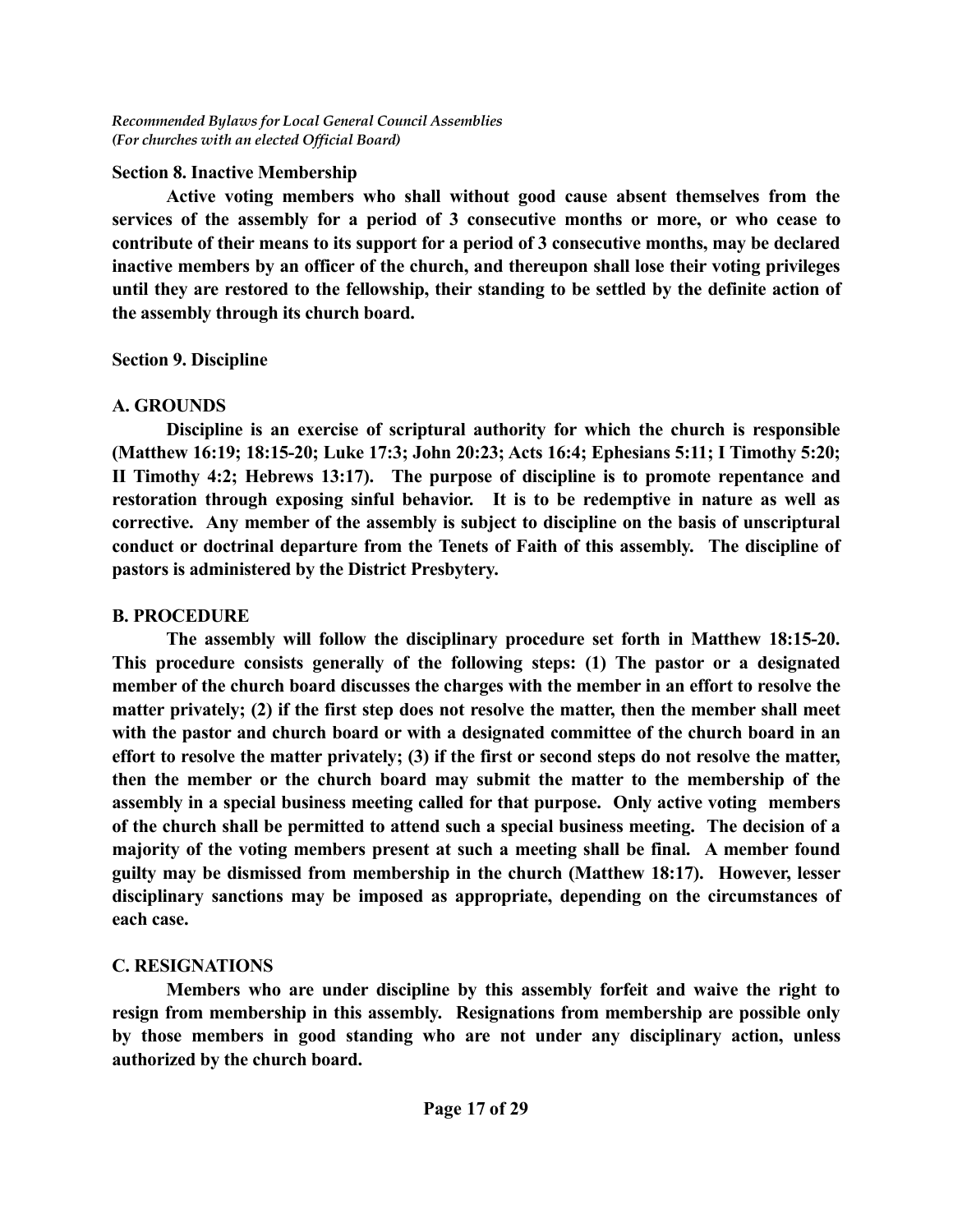## **ARTICLE VII. GOVERNMENT AND MINISTRY**

### **A. IN GENERAL**

 **The government of this assembly shall be vested in the active membership; however, routine business of the assembly shall be the responsibility of the church board, in accordance with duties defined in these bylaws, to the extent that such authority is not limited by district supervision as provided for under the bylaws of the District Council.** 

### **B. OFFICERS**

 **There shall be a president, secretary, and treasurer. The offices of secretary and treasurer may be held simultaneously by the same individual. There shall be a board, consisting of the pastor and at least three members of the assembly. The pastor, by virtue of office, shall be the president and chairman of the church board.** 

### **C. QUALIFICATIONS OF OFFICERS**

### **(1)** *Pastor*

 **The pastor shall be in good standing with both The General Council of the Assemblies of God and the Ohio District Council, holding a current fellowship card.** 

### **(2)** *Board Members*

 **Board Members shall be persons of mature Christian experience and knowledge. Board members shall be at least 23 years old, and shall have been members of the assembly for at least one year. They shall currently support the church with their tithes and offerings, have a cooperative spirit, and regularly attend church services. They shall not hold ministerial credentials.** 

### **(3)** *Secretary*

 **The secretary shall be an active voting member of this assembly for at least 1 year immediately preceding election to office, shall currently support the church with tithes, shall have a cooperative spirit, and shall be faithful in attendance at church services.** 

### **(4)** *Treasurer*

 **The treasurer shall be an active voting member of this assembly for at least 1 year immediately preceding election to office, shall currently support the church with tithes, shall have a cooperative spirit, and shall be faithful in attendance at church services.** 

### **D. DUTIES OF OFFICERS**

**(1)** *Pastor* 

 **(a) Shall be the spiritual overseer of the assembly and shall direct its activities.**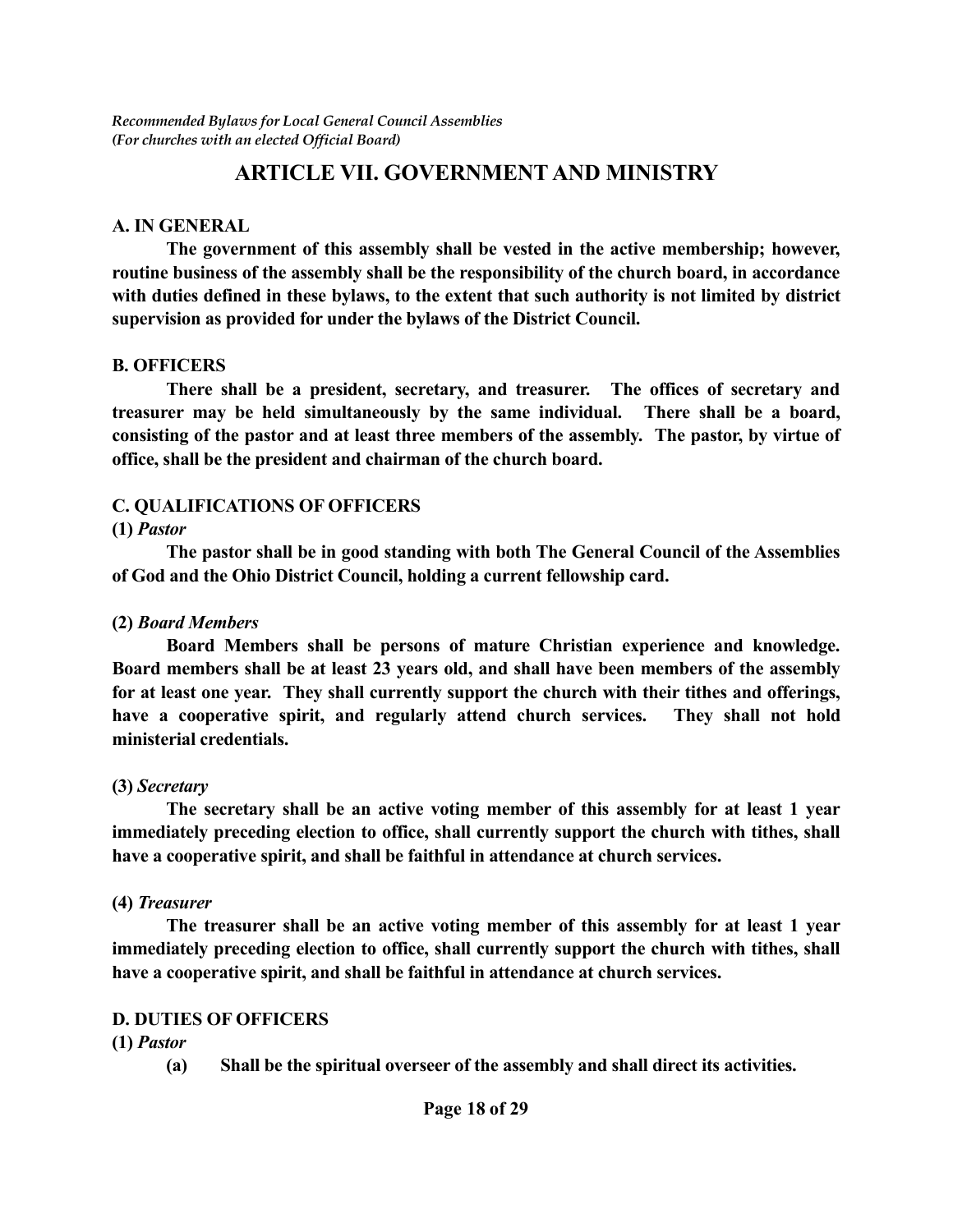- **(b) Shall be recognized as a member of the church board, president of the assembly, and shall act as chairman of all the business meetings of the assembly and of the church board.**
- **(c) Shall provide for all services of the assembly and shall specifically arrange for all special meetings, conventions, and revival campaigns. No person shall be invited to speak or preach in the assembly without his approval.**
- **(d) Shall, as chairman of the church board, be chairman of the nominating committee for the selection of church board nominees. The pastor shall privately interview those nominated, ascertaining their eligibility and availability to serve.**
- **(e) Should conduct a training class at least once a year on the responsibilities of the church board, trustees, secretary, treasurer, and other church leaders. Such a training course shall be based upon the scriptural directives for church leadership and the church bylaws.**
- **(f) Shall be an ex officio member of all committees.**
- **(g) Shall sign legal documents on behalf of the church.**
- **(2)** *Church Board* 
	- **(1) The church board shall have general charge and management of the affairs, funds, and property of the assembly. The church board shall have the authority to carry out the purposes of the assembly according to its charter and these bylaws.**
	- **(2) The church board shall act in the examination of applications for membership and in the administration of discipline.**
	- **(3) For so long as the church is temporarily without a pastor, the remaining members of the church board shall be empowered to select a temporary chairman of the church board.**
	- **(4) The church board shall elect a secretary from among its members.**
	- **(5) The church board shall elect a treasurer from among its members.**
- **(3)** *Secretary* 
	- **(a) Shall keep the minutes of the official meetings of the church board and of the annual and special business meeting of the assembly.**
	- **(b) Shall keep a record of the membership of the assembly and perform any other clerical work necessary to proper discharge of his duties.**
	- **(c) Shall be the custodian of all legal documents.**
	- **(d) Shall file such annual corporation reports with the secretary of state as may be required by state law.**
	- **(e) Shall sign legal documents on behalf of the church.**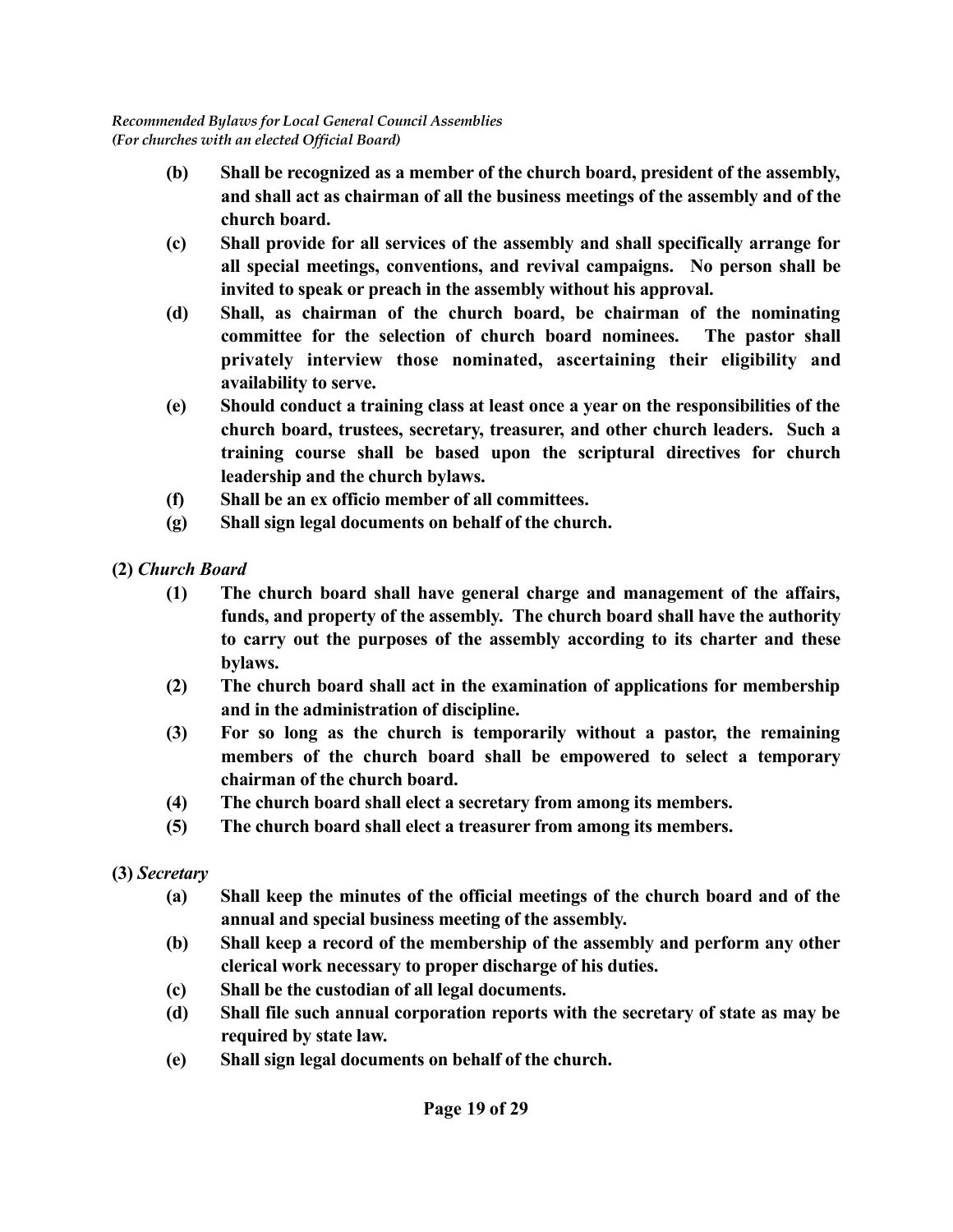- **(4)** *Treasurer* 
	- **(a) Shall be entrusted with all the finances of the assembly, subject to the supervision of the church board, and shall deposit all funds in federally insured accounts in the name of the assembly. All checks issued on behalf of the church must be signed by the treasurer and one additional officer authorized by the church board.**
	- **(b) Shall keep an itemized account of receipts and disbursements, shall present a report for each regular meeting of the church board, and shall present an annual report to the assembly in its annual business meeting.**
	- **(c) Shall assist the assembly in acquiring and maintaining available tax exemptions under state and local law.**
	- **(d) Shall provide a record of all identified giving to each donor at least annually.**
	- **(e) Shall be the custodian of all the financial records of the church.**

### **(5)** *Trustees*

 **Members of the church board shall serve as trustees of the church, when such are required by law.** 

## **(6)** *Fiduciary Duties*

 **The law imposes several fiduciary duties on officers and trustees, including the duties of due care and diligence, loyalty, avoidance of self-dealing, expending designated contributions for the purposes specified, and not commingling personal and corporate funds.** 

## **E. DISTRICT SUPERVISION**

 **Should there arise irreconcilable differences among or between the pastor, members of the official church board, and members of the congregation, destroying unity and the successful ministry of the local assembly, the District Executive Presbytery, along with the sectional presbyter, upon request from the pastor and/or the majority of the official church board, or by a petition signed by at least 30% of the active members of the congregation, shall investigate such differences and make their recommendations to the District Presbytery, which may declare that the church be brought under district supervision until unity is restored. If the pastor is a presbyter, then the Executive Presbytery shall appoint another member of the District Presbytery in his place.** 

 **Should it be questioned that the District Presbytery has given proper help, the church may appeal a decision of this body to the Executive Presbytery of the General Council. When exceptions are taken to the decision of the Executive Presbytery, either by the General Council affiliated assembly or by the District Presbytery, appeal may be made to the General Presbytery of the General Council.**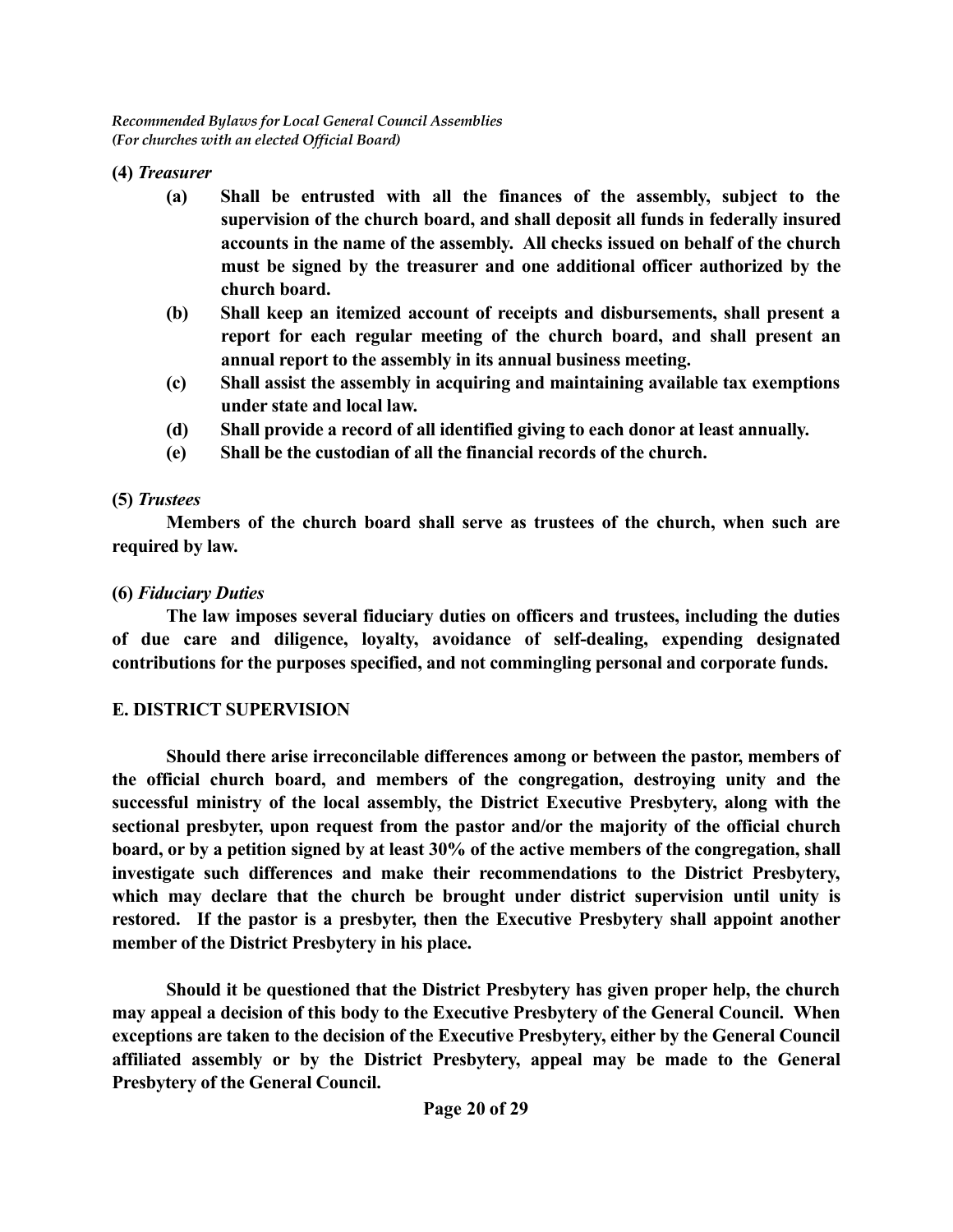## **ARTICLE VIII. ELECTIONS, APPOINTMENTS, VACANCIES, AND REMOVALS**

#### **Section 1. Elections**

### **A. NOMINATING COMMITTEE**

 **There shall be a nominating committee representative of the membership of the church, appointed by the church board. The majority of the nominating committee shall consist of non-board members of the congregation. The nominating committee shall be ratified by the congregation at its annual business meeting to serve for the following year. The nominating committee shall present nominees for the office of church board member, and for any other office as assigned by the church board, except the office of pastor. The pastor shall serve as the chairman of the nominating committee.** 

### **B. PASTOR**

- **(1) The pastor shall be nominated by the church board. Recommendations may be made to the church board by any member of the assembly.**
- **(2) The pastor shall be elected to serve for an indefinite period of time.**
- **(3) Election shall be by secret ballot at the annual business meeting of the assembly or at a special business meeting called for that purpose. Only one candidate shall be considered at a time.**
- **(4) A two-thirds majority vote of all votes cast shall be required to constitute an election.**
- **(5) In the event either the pastor or any other member or members of the assembly shall challenge the validity of an election, the validity of the election shall be arbitrated by the District Executive Presbytery, or any three persons of its choice, and its decision shall be final.**

## **C. CHURCH BOARD MEMBERS**

 **Church board members shall be nominated by a nominating committee appointed by the church board (see Article VIII, Section 1.A). Active voting members may recommend nominees to the nominating committee; however, nominations shall not be accepted from the floor during any business meeting. They shall be elected by a majority vote of those active voting members present at an annual business meeting of the assembly at which an election is to be conducted. Church board members shall be elected for a 2-year term, and shall hold office until the annual business meeting at which their successor is elected. Church board members may not serve more than two consecutive 2-year terms. The terms of church board members shall be staggered appropriately.**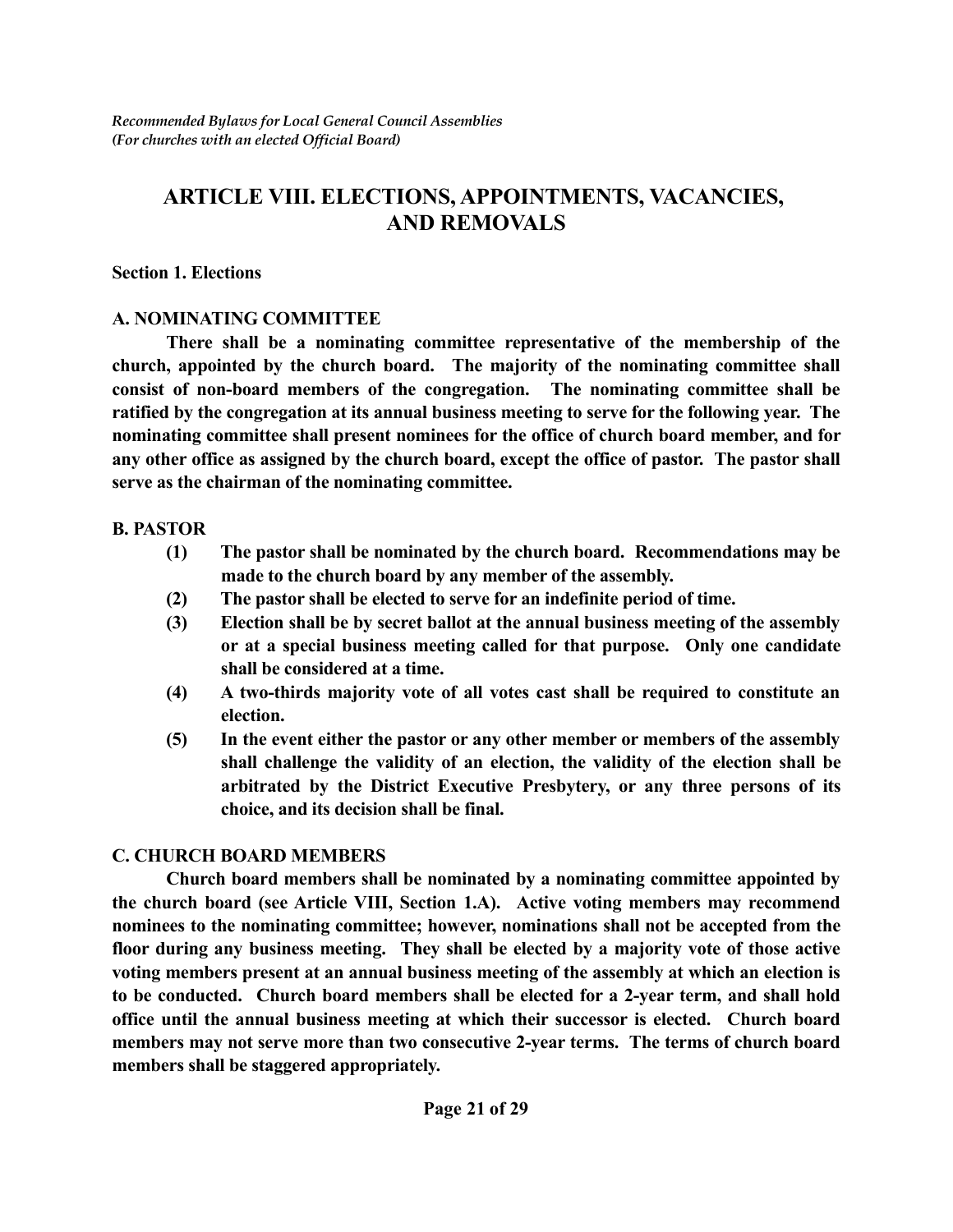#### **D. SECRETARY**

 **The secretary shall be elected by the church board from among its members. The term of office shall be one year.** 

#### **E. TREASURER**

 **The treasurer shall be elected by the church board from among its members. The term of office shall be one year.** 

#### **Section 2. Vacancies and Removals**

#### **A. PASTOR**

 **When a vacancy in the office of the pastor shall occur, a temporary replacement shall be arranged for by the church board until a pastor shall be chosen as prescribed in Article VIII, Section 1A. The counsel of the district superintendent will be sought. When a pastor's credentials are withdrawn by the District or General Council, the pastor's term of office shall be automatically terminated. In the event a special business meeting is called by petition as provided in Article IX, Section 3,for the purpose of considering the status of the pastor, a majority vote of all voting members present and voting shall be required to remove a pastor from office before his term expires. Severance pay shall be governed by Article XI, Section 3C.** 

#### **B. BOARD MEMBERS**

 **The term of a board member shall expire at the end of the designated term of office at the time of election, or upon the termination of active membership, whichever shall occur first.** 

#### **C. SECRETARY**

 **The office of secretary shall be vacant upon the expiration of the term of office, or upon the termination of the secretary's active membership, whichever shall occur first.** 

#### **D. TREASURER**

 **The office of treasurer shall be vacant upon the expiration of the term of office, or upon the termination of the treasurer's active membership, whichever shall occur first.** 

#### **E. IN GENERAL**

 **Any office or position of leadership in the church (other than that of the pastor or board member) may be declared vacant by action of the church board.** 

#### **F. FILLING VACANCIES**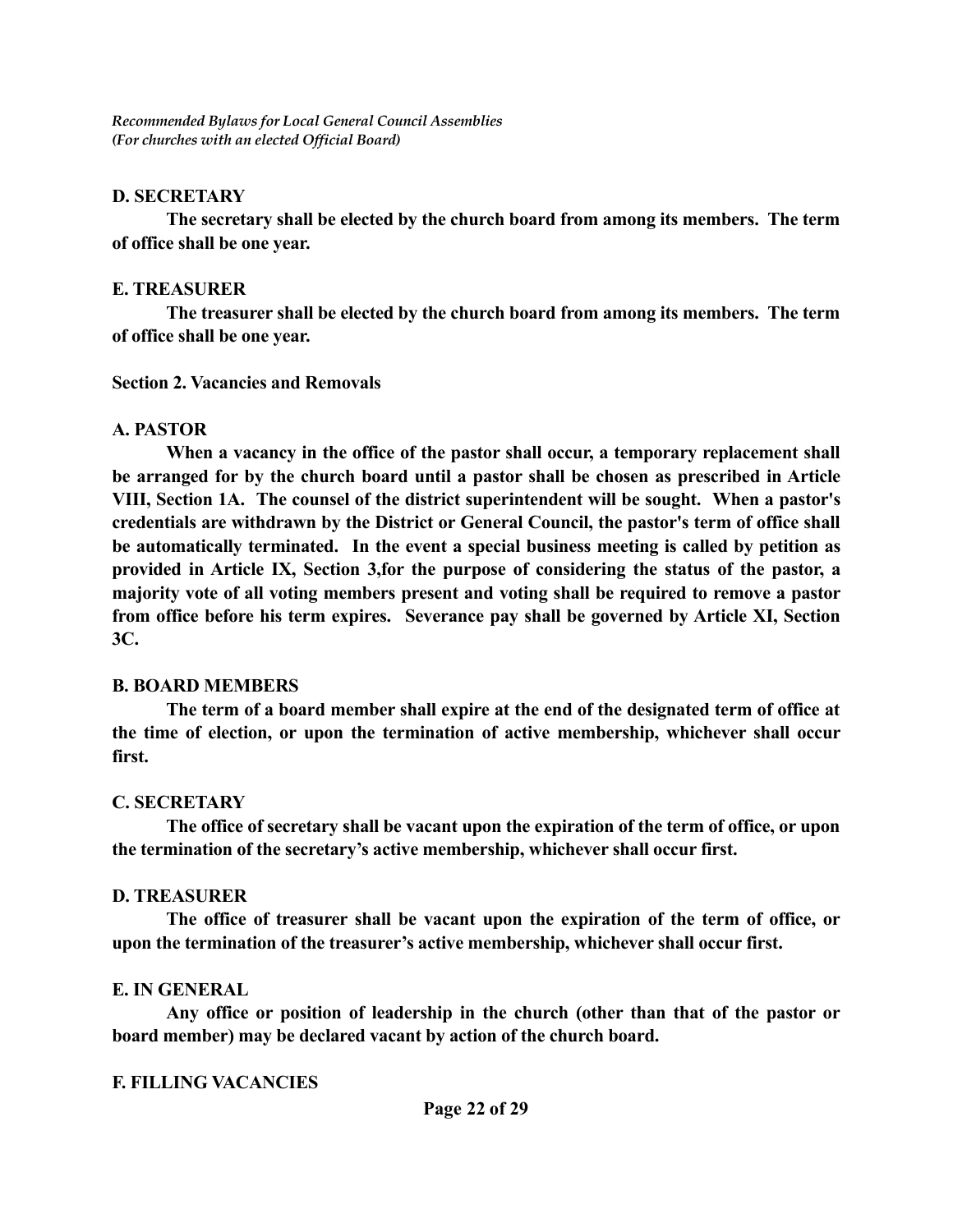**Any office or position of leadership in the church (other than that of the pastor or board member) may be filled by appointment of the church board for the unexpired term.** 

# **ARTICLE IX. MEETINGS**

#### **Section 1. Meetings for Worship**

 **Meetings for public worship shall be held on each Lord's Day and during the week as may be provided for under direction of the pastor or the church board if there is no pastor.** 

### **Section 2. Annual Business Meeting**

 **There shall be an annual business meeting of the assembly, at which time the election of all officers shall take place and the report of all officers shall be presented. The date of the meeting shall be established by the church board. The time and place shall be announced by the pastor. Notice of the date, time, and place of each annual business meeting shall be announced from the pulpit during morning worship services on each of the two Sundays immediately preceding the meeting.** 

### **Section 3. Special Business Meetings**

 **Special business meetings of the assembly may be called by the pastor, or by a majority of the church board, or by a petition signed by not less than twenty percent (20%) of the active voting members of the assembly. Only those members who have regularly attended services of and supported this assembly for a period of at least 3 consecutive months prior to signing the petition shall be counted.** 

 **Petitions pertaining to the business affairs of the church shall be submitted to the pastor or the secretary of the church board.** 

 **A petition pertaining to the status of the pastor shall be directed to the district superintendent, who shall arrange for a special business meeting of the assembly.** 

 **No more than one petition on a given subject shall be recognized in any 12-month period. Notice of the date, time, place, and purpose of each special business meeting shall be announced from the pulpit during morning worship services on each of the two Sundays immediately preceding the meeting.** 

 **No business other than that specified in the notice of meeting shall be transacted at any special meeting of the assembly.** 

### **Section 4. Parliamentary Order**

 **All business meetings of the church shall be governed by parliamentary procedures as set forth in the current edition of** *Robert's Rules of Order Revised,* **in keeping with the spirit of Christian love and fellowship.**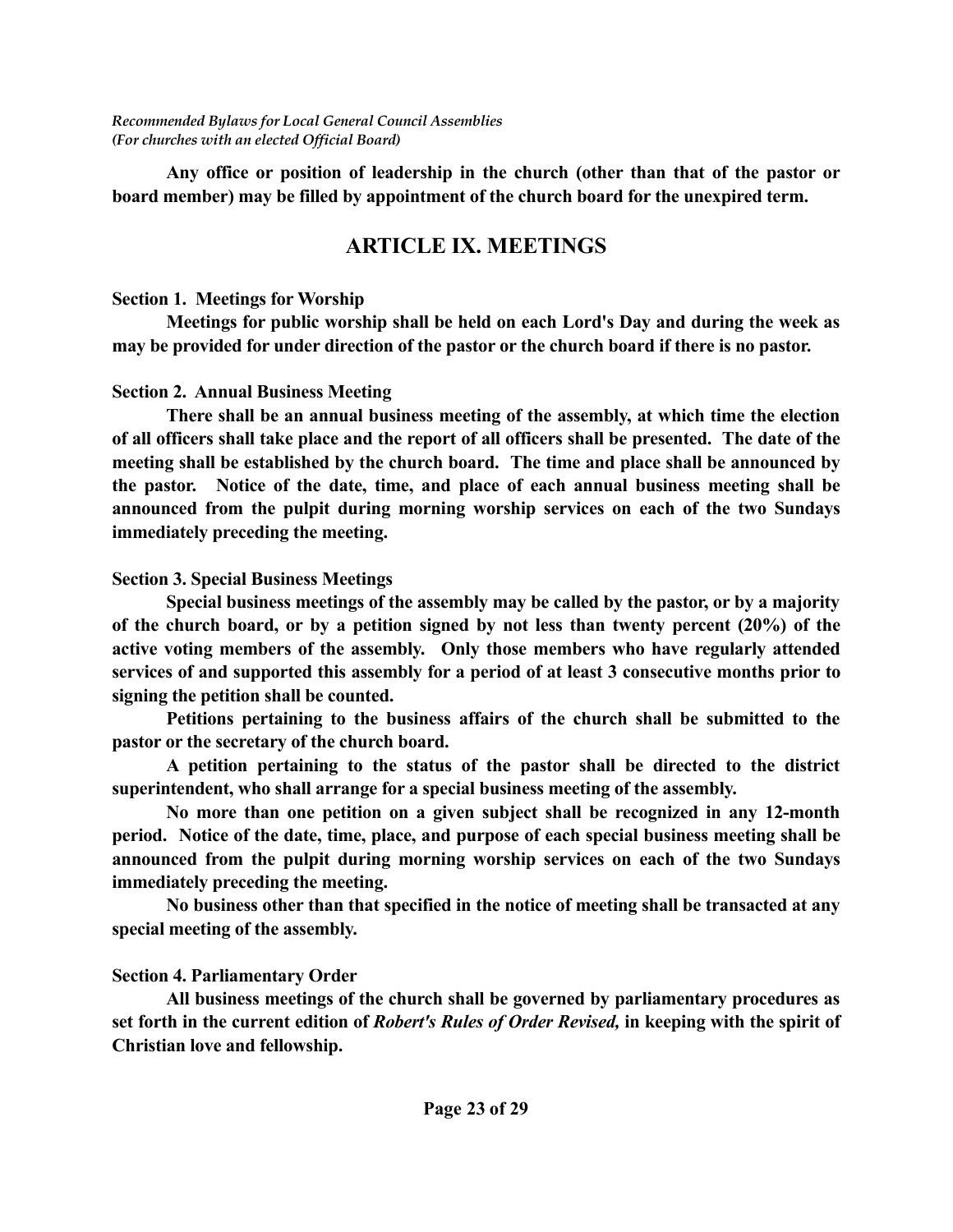#### **Section 5. Voting Constituency**

#### **A. QUALIFYING OF VOTERS**

 **The voting constituency at all business meetings of the assembly shall consist of all active voting members who are present and who are of 16 years of age or older (Article VI, Section 1).** 

#### **B. TRANSFER MEMBERS**

 **Transfer members shall have voting privileges after 30 days of transfer of membership (Article VI, Section 4).** 

#### **C. MEMBERS UNDER PROCESS OF DISCIPLINE**

 **No member under the process of discipline shall be entitled to a vote until the process is completed (Article VI, Section 9).** 

#### **Section 6. Quorum**

 **A quorum shall consist of 1/5 of the voting membership.** 

#### **Section 7. Order of Business**

 **The regular order of business for the annual business meeting of this assembly shall be as follows:** 

- **a. Devotional**
- **b. Reading of previous minutes**
- **c. Report of treasurer**
- **d. Report of committee**
- **e. Unfinished business**
- **f. Election of officers**
- **g. New business**
- **h. Adjournment**

#### **Section 8. The Church Board**

 **The church board shall meet monthly or at the call of the pastor for the transaction of business for the assembly, time and place to be announced by the pastor. A majority of the board members shall constitute a quorum.** 

#### **Section 9. Membership Roll**

 **The church board shall review the list of active voting members at least annually, at the regularly scheduled meeting of the board immediately preceding the annual business meeting, and compile a current list of active voting members.**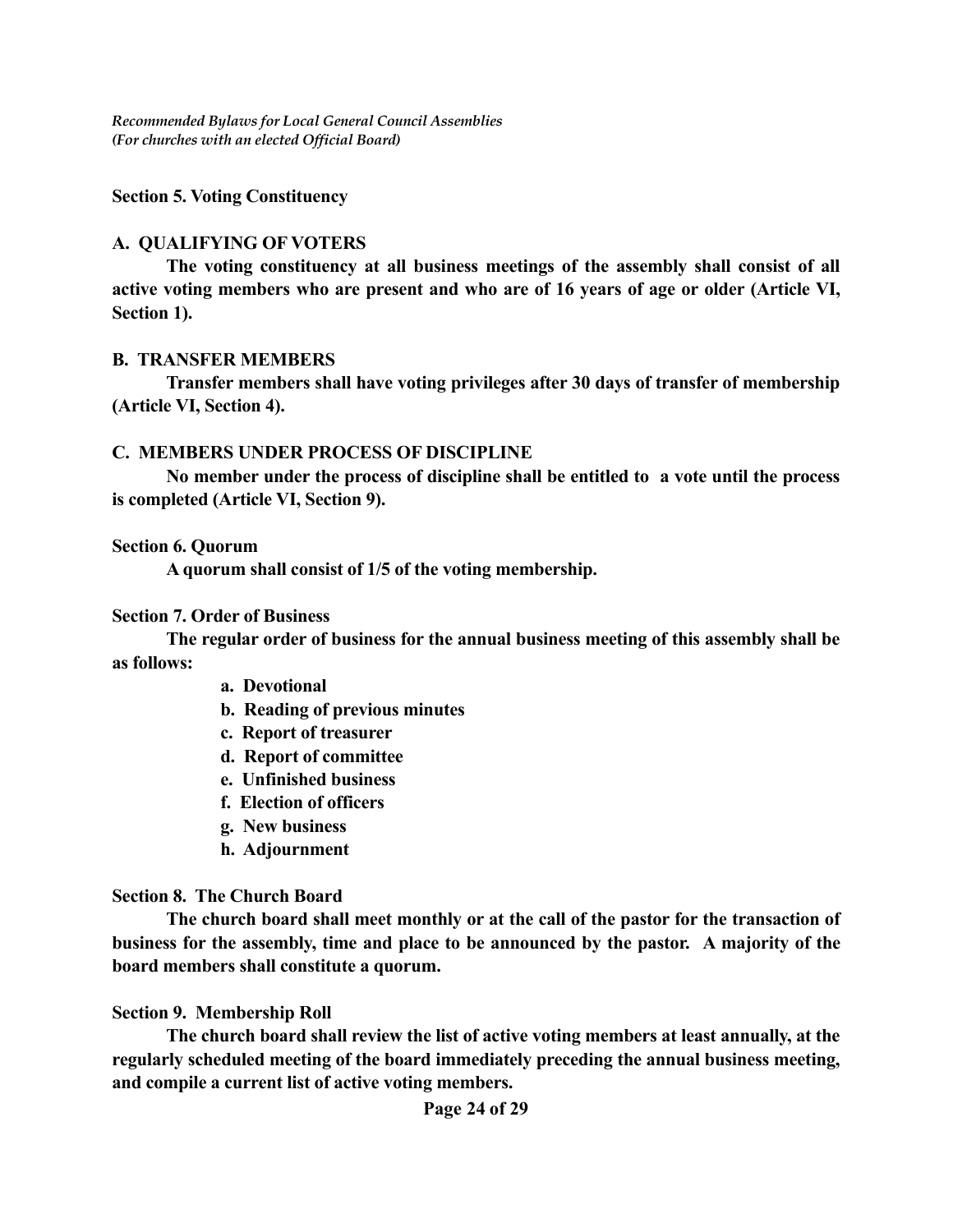## **ARTICLE X. DEPARTMENTS**

#### **Section 1. In General**

 **This assembly shall create and maintain such departments and suborganizations as may be necessary and advisable for the extension of its work. All such departments and organizations shall be subordinate to the assembly and shall contribute to the harmony and development of the whole. They shall be under the general supervision of the pastor and church board, and the pastor shall be an ex officio member of all committees or departments.** 

#### **Section 2. Sunday School**

 **The Sunday School shall be considered as that department of the church which particularly provides for the teaching ministry of the church and the spiritually care of the young of the flock. The church board shall appoint the superintendent of the Sunday School from among the members of the church. The pastor and the superintendent of the Sunday School shall have the right to appoint all officers, teachers, and other workers of the Sunday School and, in consultation with the workers of the school, determine all policies and programs of the school.** 

### **Section 3. Youth Ministries**

 **The young people of the assembly shall be organized into a Youth Department as soon as their number is sufficient. This organization may elect its own officers, conduct its own services, and plan its own activities, subject to the authority of the church through the pastor and the church board.** 

#### **Section 4. Men's and Women's Ministries**

 **There shall be a Men's Ministries Department and Women's Ministries Department which shall be formed and made operable under the supervision of the pastor and church board.** 

## **ARTICLE XI. FINANCE**

**Section 1. In General** 

 **All funds for the maintenance of the assembly shall be provided by the voluntary contributions, tithes, and offerings of the members and friends of the organization. Offerings shall be accepted by the assembly at such times and in such ways as agreed upon by the**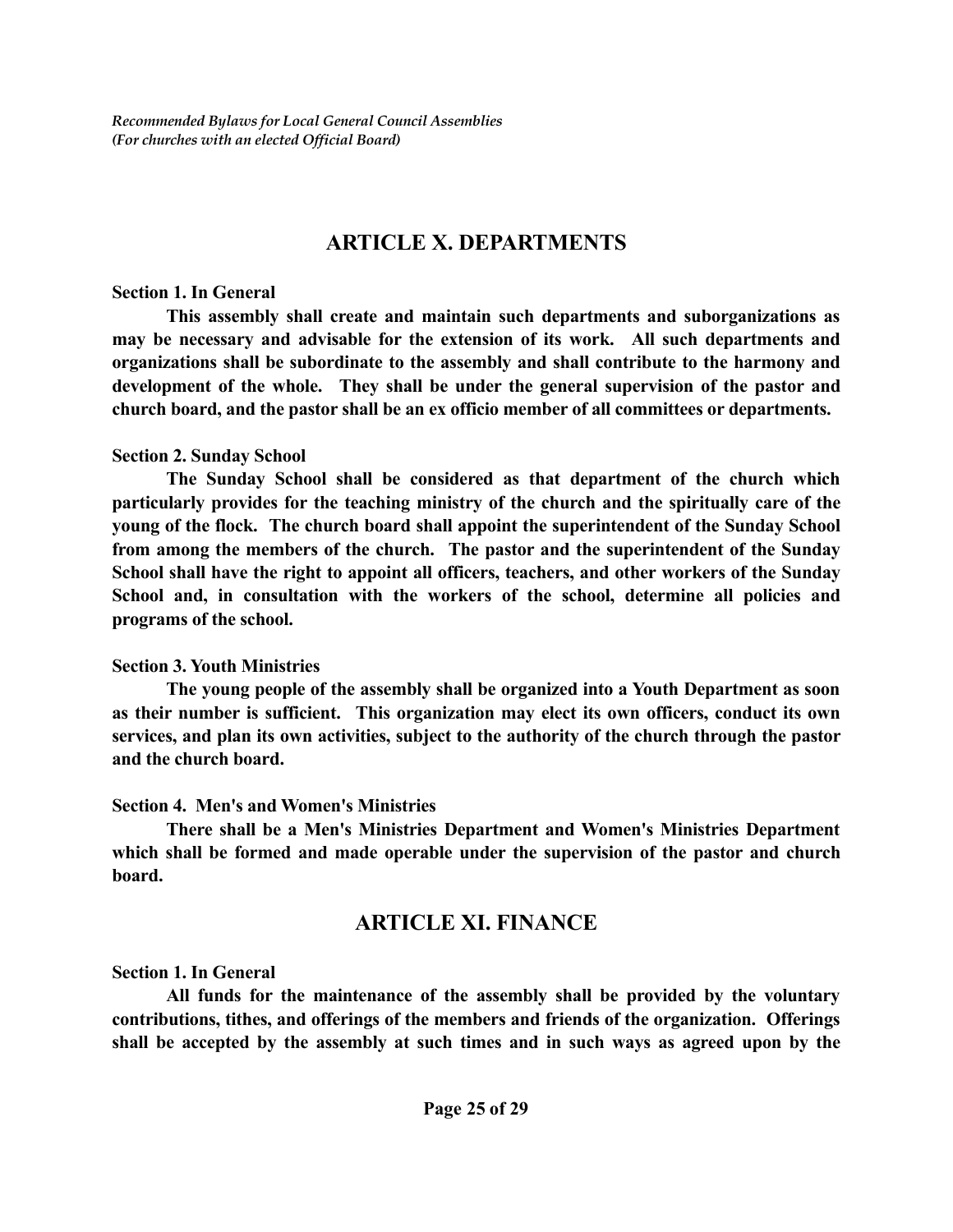**church board and shall be administered by the treasurer under its direction (Malachi 3:10; Luke 6:38; I Corinthians 16:1,2; II Corinthians 9:6-8).** 

### **Section 2. Handling of Offerings**

 **All offerings shall be counted by at least two authorized persons before the funds are removed from the church building. An offering receipts form shall be signed in duplicate by those counting the offering, with one copy going to the treasurer and the other to the pastor. A record shall be kept of all receipts and disbursements of the local assembly and of all individual giving. All funds shall be deposited in federally insured accounts.** 

### **Section 3. Pastoral Remuneration**

### **A. REGULAR REMUNERATION**

 **The pastor shall be remunerated for his services by a salary or by other means agreed upon by the church board and the pastor. The church board shall review the pastor's remuneration at least annually.** 

### **B. REIMBURSEMENT FOR EXPENSES**

 **The pastor shall be given consideration by the church board for expenses incurred by his attendance at District Councils, General Councils, and other district functions by reimbursement of such expenses, or by an offering to help defray such expenses, according to the ability of the church as determined by the church board.** 

### **C. SEVERANCE PAY**

 **In the event a pastor is removed from office by a vote of the active voting membership of the church or agrees to resign at the request of the church board, he shall be given a minimum of 2 months regular or average remuneration as severance pay, except in the case of moral turpitude.** 

# **ARTICLE XII. PROPERTY**

## **Section 1. Title**

 **All property of the assembly shall be deeded to the assembly and held in its name or, if required by law, to trustees acting on behalf of the assembly and their successors in office. Should the assembly choose to do so, it may request the Ohio District Council, Inc. of the Assemblies of God to act as its trustee to hold title.** 

**Section 2. Property Rights**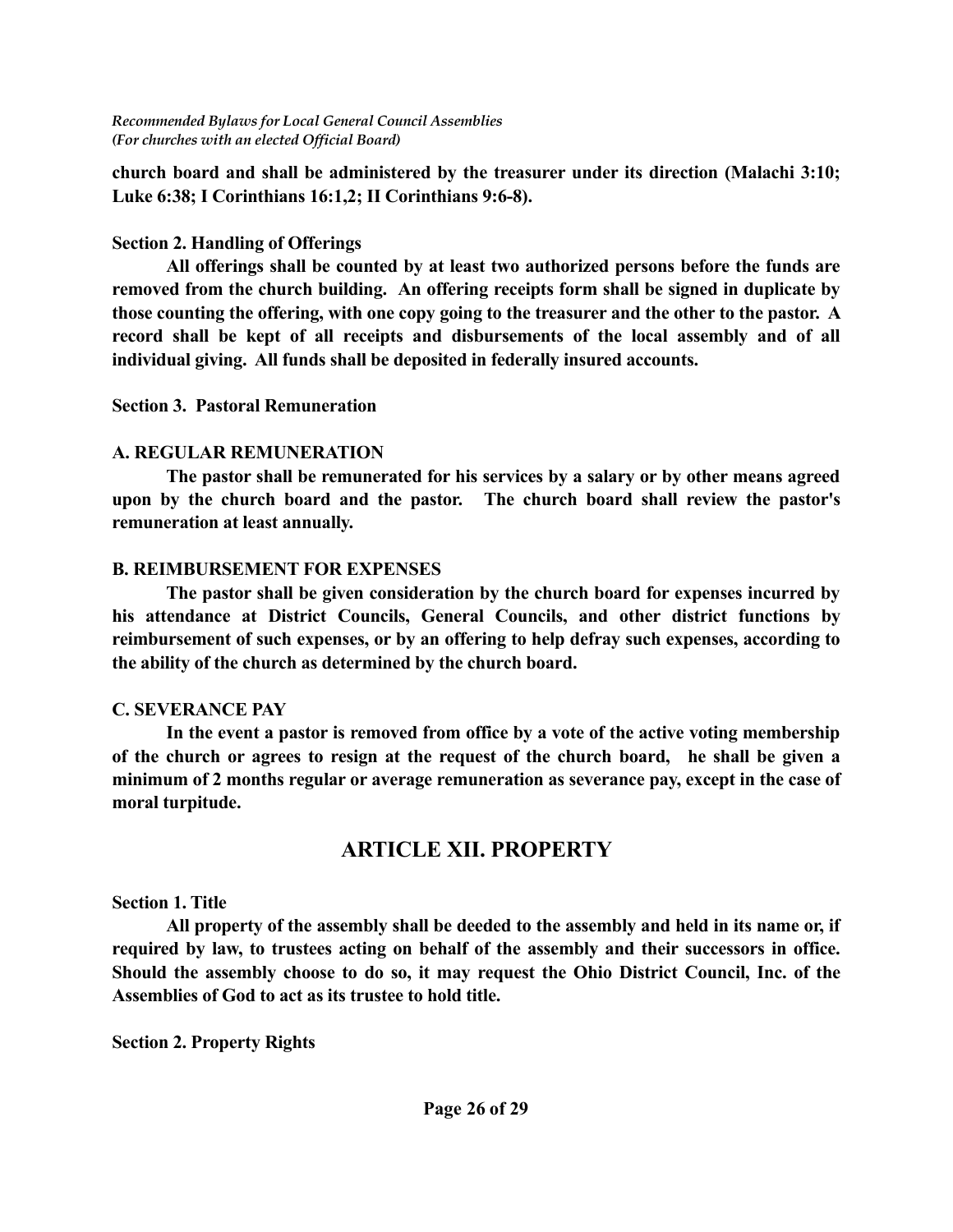**All purchases and sales of real property shall be authorized by a vote of at least twothirds of the voting membership who are in attendance at a regular or special meeting of the assembly. No real property shall be bought, sold, leased, mortgaged, or otherwise alienated without the same having been authorized by at least a two-thirds majority vote of the voting membership at a regular or special meeting of the assembly.** 

#### **Section 3 Disposition of Property**

 **No property of the corporation, real or chattel, shall be sold, leased, mortgaged, or otherwise disposed of without affirmative vote of the trustees of the corporation in a meeting called to consider such proposal. The president and secretary of the corporation shall certify in such conveyance, lease, or mortgage, that the same has been duly authorized and recommended by the required vote. Such certificate shall be deemed to be conclusive evidence thereof.** 

### **Section 4. Discontinuation of Church Services**

 **Should this assembly cease to maintain a weekly worship service for a period of 6 months under the direction of a leader duly authorized by and in good standing with the District Council, it shall be dissolved and its properties disposed of according to Article XII, Section 6, of these bylaws.** 

### **Section 5. Disaffiliation**

 **Title to all real property now owned or hereafter acquired by the assembly shall be held in trust as a place of divine worship in full cooperative fellowship and affiliation with The General Council of the Assemblies of God, Springfield, Missouri, and the Ohio District Council, Inc. of the Assemblies of God. In the event that the assembly shall be divided over doctrinal or any other issues, or shall vote to disaffiliate from the Assemblies of God, all property of the assembly shall remain with those members, whatever their number, desiring continued affiliation with the Assemblies of God and adhering to its Statement of Fundamental Truths. The determination of which group of members desires continued affiliation with the Assemblies of God and adheres to its Statement of Fundamental Truths shall be arbitrated by the District Presbytery of the Ohio District Council, Inc. of the Assemblies of God, and its decision shall be final and binding. If all of the members of the assembly shall vote to disaffiliate from the Assemblies of God for doctrinal or any other reasons, then all of the property of such assembly shall revert to said District Council and shall be used by the district as an Assemblies of God church if possible, and if not possible, the district may sell the property and apply the proceeds in any manner consistent with its stated purposes.** 

### **Section 6. Dissolution**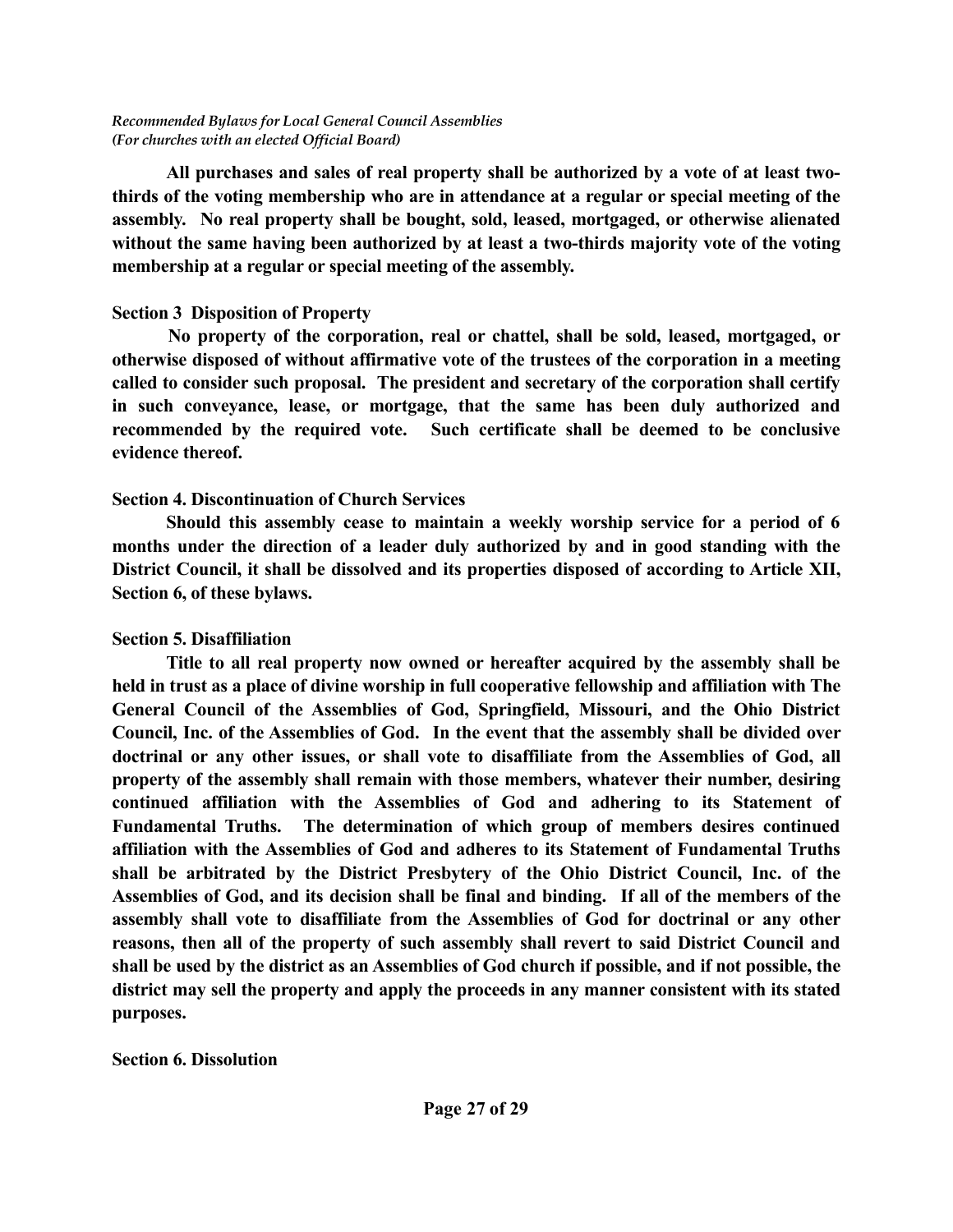**Upon the dissolution of the assembly, none of its funds or assets shall be distributed to any officer, board member, trustee, or any other individual. The church board shall, after paying or making provision for the payment of all of the liabilities of the assembly, dispose of all of the funds and assets of the assembly by conveying the same to the Ohio District Council, Inc. of the Assemblies of God, for the purposes of the assembly, and provided that said District Council at the time qualifies as an exempt organization under Section 501 (c) (3) of the Internal Revenue Code of 1986 (or the corresponding provisions of any future United States Internal Law). Any such funds or assets not so disposed of shall be disposed of by the Circuit Court of the county in which the principal office of the corporation is then located, to such organization as said Court shall determine, which is organized and operated exclusively for religious purposes.** 

## **ARTICLE XIII. INDEMNIFICATION**

#### **Section 1. ACTIONS (OTHER THAN ON BEHALF OF THE CORPORATION)**

**Any person who was or is a party or is threatened to be made a party to any threatened, pending, or completed cause of action, suit or proceedings, whether civil, criminal, administrative, or investigative (other than suit by or in the right of the corporation) by reason of the fact that he or she is or was a director, officer, employee, or agent of the corporation, or is or was serving at the request of the corporation as a director, officer, employee, or agent of another corporation, partnership, joint venture, trust or other enterprise, shall be indemnified by the corporation for expenses (including reasonable attorney's fees), judgments, fines, and amounts paid in settlement actually and reasonably incurred by him or her in connection with such cause of action, suit or proceeding if he or she acted in good faith and in a manner he or she reasonably believed to be in or not opposed to the best interests of the corporation, and with respect to any criminal action or proceedings, had no reasonable cause to believe his or her conduct was unlawful. The order, settlement, conviction, or upon a plea of nolocontendere or its equivalent, shall not, of itself, create a presumption that the person did not act in good faith and in a manner which he or she reasonably believed to be in or not opposed to the best interests of the corporation, and with respect to any criminal action or proceeding, had reasonable cause to believe that his or her conduct was unlawful.** 

#### **Section 2. ACTIONS (ON BEHALF OF THE CORPORATION)**

**Any person who was or is party or is threatened to be made a party to any threatened, pending, or completed cause of action or suit by or in the right of the corporation to procure a judgment in its favor by reason of the fact that he or she is or was a director, officer, employee,**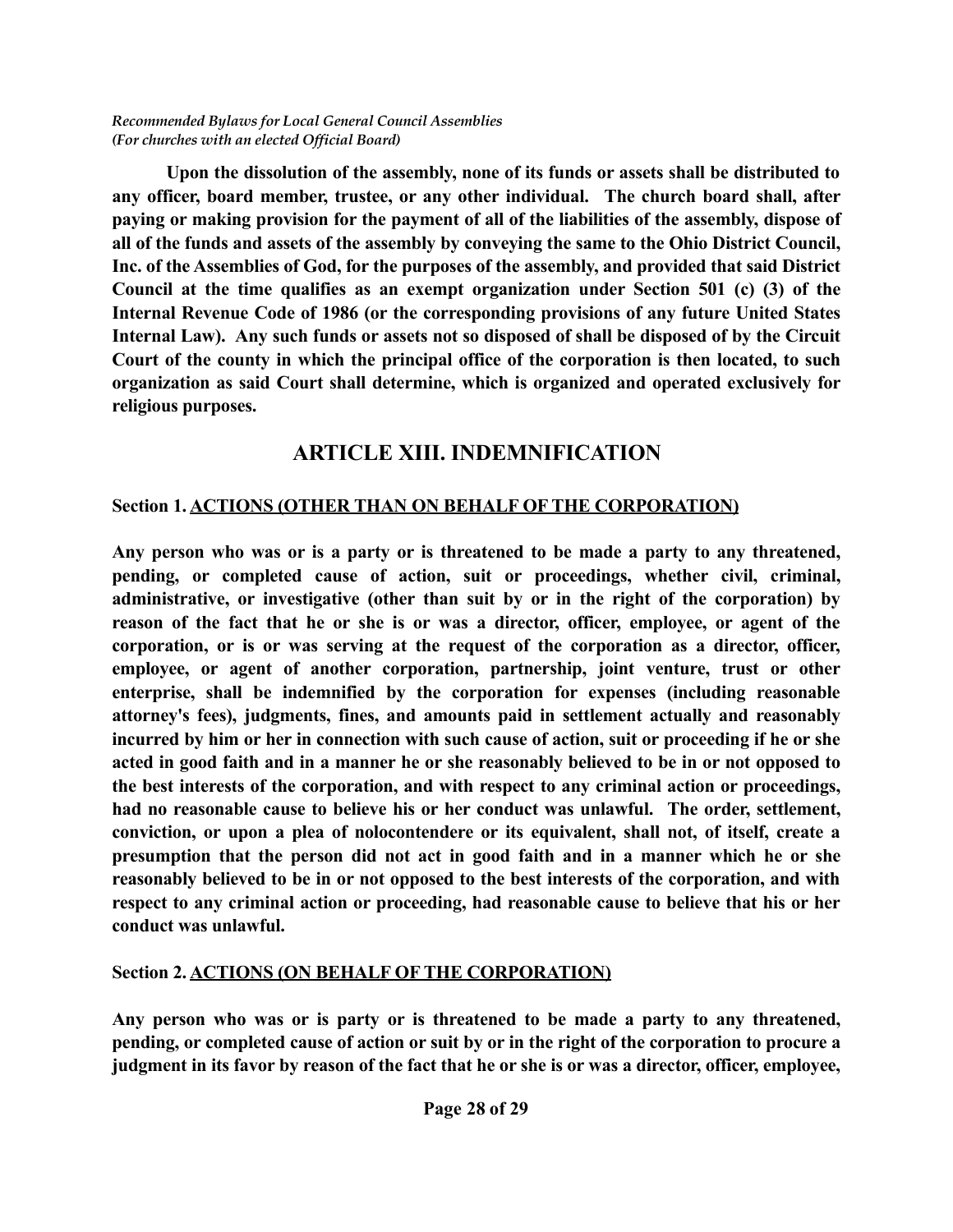**or agent of the Corporation, or is or was serving at the request of the Corporation as a director, officer, employee or agent of another corporation, partnership, joint venture, trust, or other enterprise shall be indemnified by the corporation against expense (including reasonable attorney's fees) actually and reasonably incurred by him or her in connection with the defense or settlement of such action or suit if he or she acted in good faith and in a manner he or she reasonably believed to be in or not opposed to the best interests of the corporation. However, no indemnification shall be made in respect of any claim, issue, or matter as to which such person shall have been adjudged to be liable for negligence or misconduct in the performance of his or her duty to the corporation, unless, and only to the extent that, the court in which such action or suit was brought shall determine, upon application, that despite the adjudication of liability but in view of all circumstances of the case, such person is fairly and reasonably entitled to indemnity for such expenses as such court shall deem proper.** 

#### **Section 3. SUCCESSFUL DEFENSE**

**Notwithstanding the provisions of Sections 1 and 2 of this Article, to the extent that a director, trustee, officer, employee, or agent has been successful on the merits or otherwise in defense of any action, suit, or proceeding referred to in this Article, or in defense of any claim, issue, or matter therein, he or she shall in any event be indemnified against expenses, including attorney's fees, actually and reasonably incurred by him or her in connection therewith.** 

#### **Section 4. DETERMINATION OF INDEMNIFICATION**

**Any indemnification under Sections 1 and 2 of this Article, unless ordered by a court, shall be made by the corporation only as authorized in the specific case upon a determination that indemnification of the director, trustee, officer, employee, or agent is proper in the circumstances because he or she has met the applicable standard of conduct set forth in Sections 1 and 2 of this Article. Such determination shall be made (a) by a majority vote of a quorum consisting of the Executive Presbytery of the Ohio District Council acting as the trustees of this corporation who were not and are not parties to a threatened action, suit or proceeding, or (b) if such a quorum is not obtainable or if a majority vote of a quorum of disinterested directors so directs, in a written opinion by independent legal counsel other than an attorney, or a firm having associated with it an attorney who has been retained by or who has performed services for the corporation, or any person to be indemnified with the past five years, or (c) by the membership, or (d) by the court of common pleas or the court in which action, suit, or proceeding was brought. Any determination made by the disinterested directors under Section (4) (a) of this Article or by independent legal counsel under paragraph (4) (b) of this article shall be promptly communicated to the person who threatened or brought the action or suit, by or in the right of the corporation under Section 2 of this Article. Such person shall, within ten days after receipt of such notification, have the right to petition**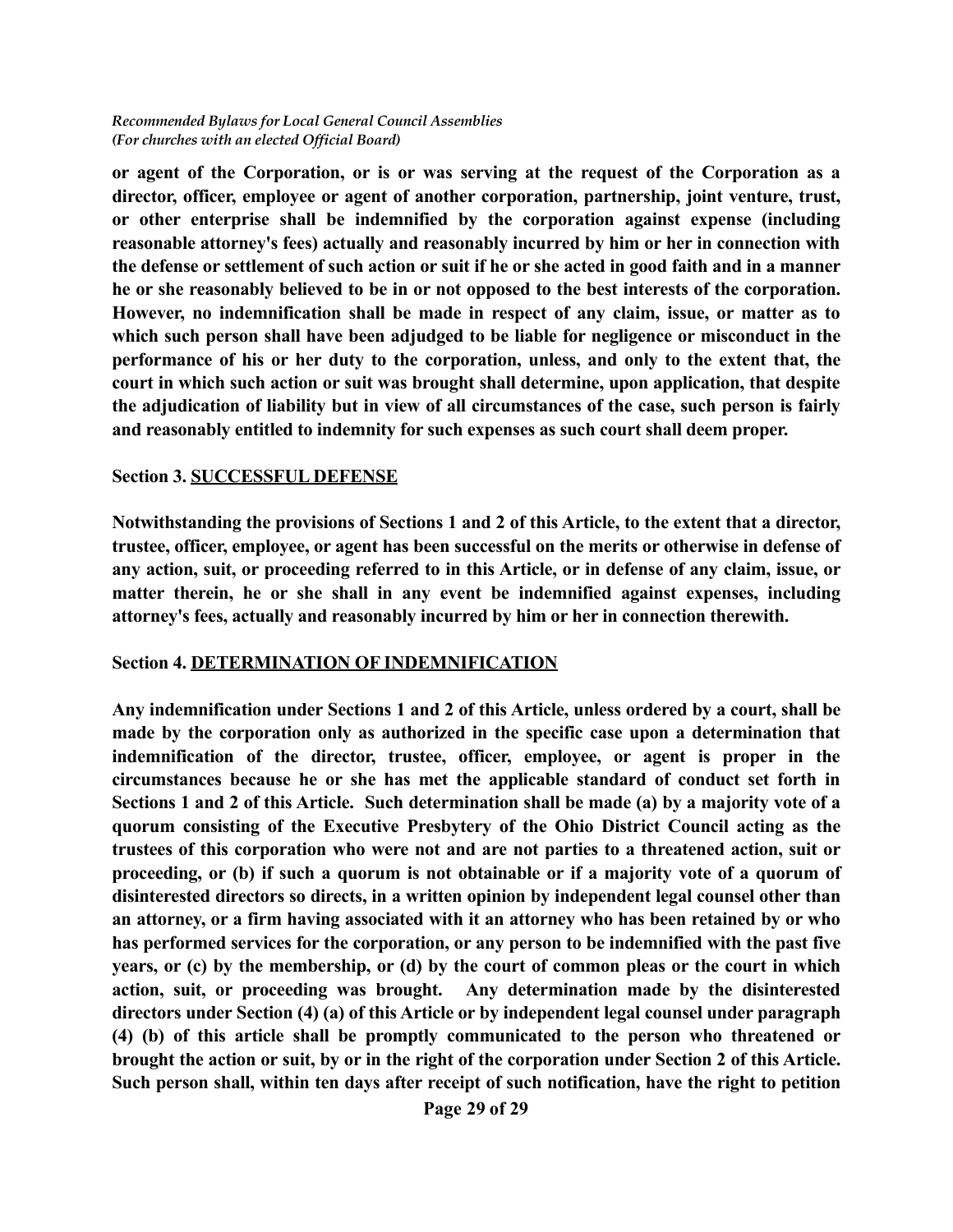**the court of common pleas or the court in which such action or suit was brought to review the reasonableness of such determination.** 

#### **Section 5. EXPENSES ADVANCED**

**Expenses, including attorney's fees, incurred in defending any action, suit, or proceeding referred to in Sections 1 and 2 of this Article, may be paid by the corporation in advance of the final disposition of such action, suit, or proceeding as authorized by the directors in the specific case upon receipt of an undertaking by or on behalf of the director, trustee, officer, employee, or agent to repay such amount, unless it shall ultimately be determined that he or she is entitled to be indemnified by the corporation as authorized in this Article.** 

#### **Section 6. INDEMNIFICATION NOT EXCLUSIVE REMEDY**

**The indemnification provided by this Article shall not be deemed exclusive of any other rights to which those seeking indemnification may be entitled by a law of the State of Ohio, bylaw, agreement, vote of stockholders or disinterested directors, or otherwise, both as to action taken in his or her official capacity and as to action in another capacity while holding such office and shall continue as to a person who has ceased to be a trustee, officer, employee, or agent, and such rights shall inure to the benefit of such person's heirs, executors, and administrators.** 

#### **Section 7. INSURANCE**

**The corporation may purchase and maintain insurance on behalf of any person who is or was a director, officer, employee, or agent of the corporation, or is or was serving at the request of the corporation as a director, trustee, officer, employee, or agent of another corporation, domestic or foreign, nonprofit or for profit, partnership, joint venture, trust, or other enterprise against any liability venture, trust, or other enterprise against any liability asserted against him or her and incurred by him or her in any such capacity, or arising out of his or her status as such, whether or not the corporation would have the power to indemnify him or her against such liability under this Article.** 

#### **Section 8. MERGER OF CORPORATION**

**If this corporation is the surviving corporation in a merger, the indemnification rights given by this Article shall not inure to the benefit of directors, officers, or employees or agents, or**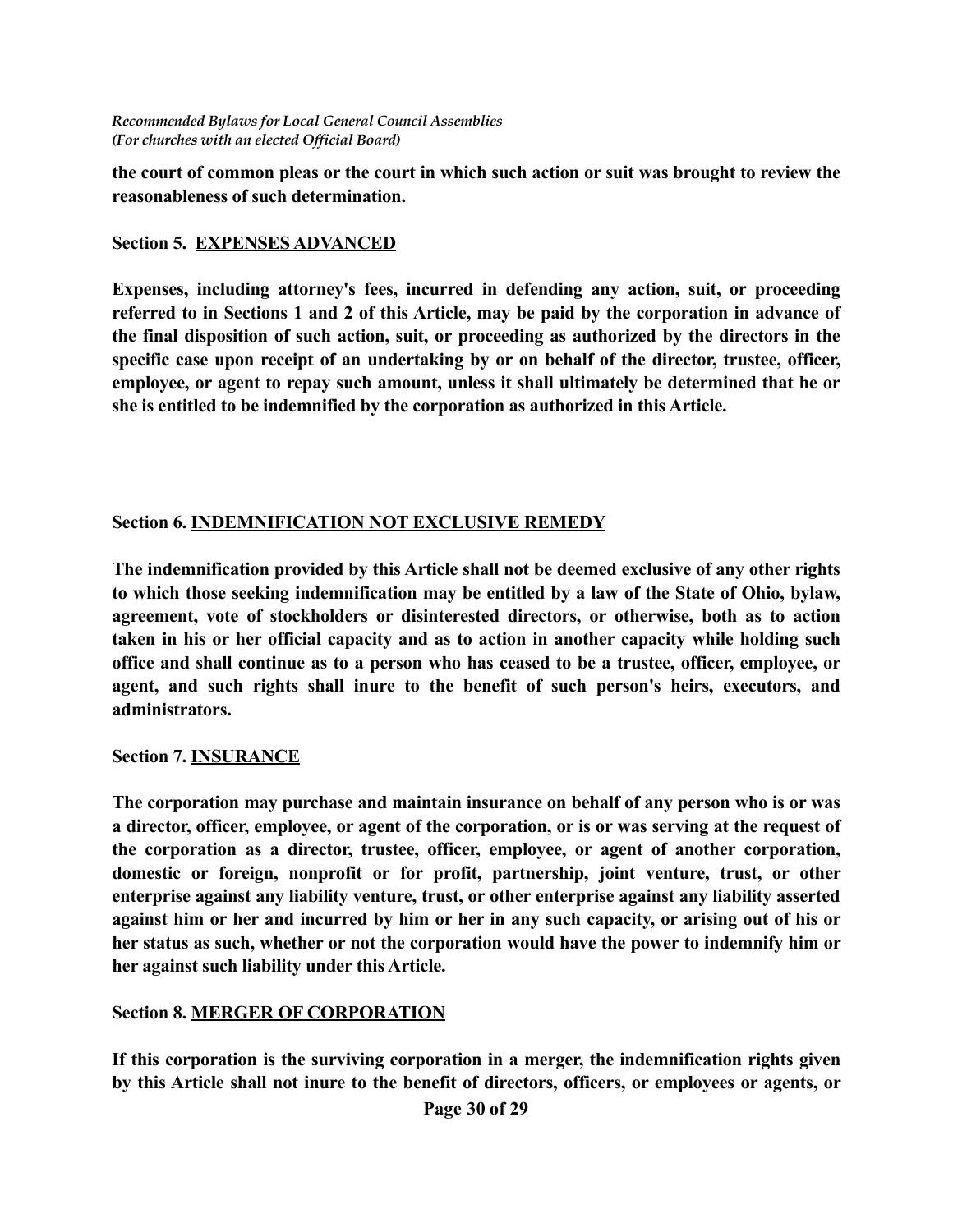**other persons acting for or associated with any constituent corporation in the capacities described in Sections 1 and 2 insofar as any such persons acting in such capacities for such constituent corporation and not for this corporation.** 

### **Section 9. STATUTORY RIGHTS NOT LIMITED**

**Except as to matters referred to in Section 8 of this Article, nothing in this Article or in these bylaws shall be construed to limit or deny any rights of indemnification existing under the Ohio Revised Code, as it now exists or may subsequently be amended.** 

## **ARTICLE XIV. AMENDMENTS**

 **The bylaws may be amended at any regular or special business meeting of the assembly by a majority vote of the membership present, except as otherwise indicated herewith. Articles III, XII, and XIII of these bylaws may be amended only by the affirmative vote of 100 percent (100%) of the active voting members present at any annual or special business meeting called for the exclusive purpose of amending these bylaws. Article IV of these bylaws is not subject to amendment. All amendments must be consistent with the constitution and bylaws of the Ohio District Council, Inc. of the Assemblies of God.**